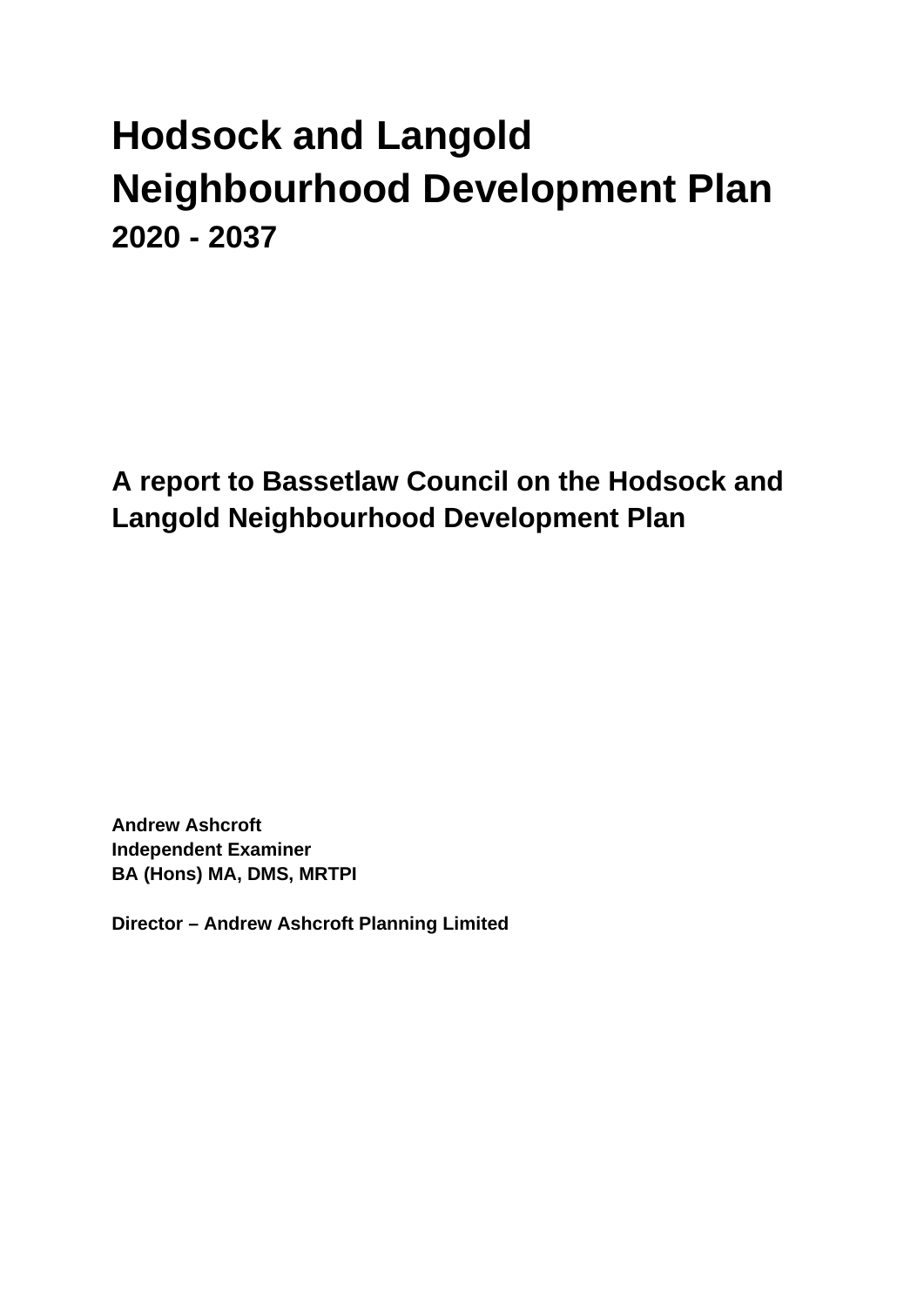# **Executive Summary**

- 1 I was appointed by Bassetlaw Council in January 2020 to carry out the independent examination of the Hodsock and Langold Neighbourhood Plan.
- 2 The examination was undertaken by way of written representations. I visited the neighbourhood plan area on 29 May 2020.
- 3 The Plan includes a variety of policies and seeks to bring forward positive and sustainable development in the neighbourhood area. There is a very clear focus on designating local green spaces, identifying Green Gaps and safeguarding its distinctive character.
- 4 The Plan has been underpinned by community support and engagement. It is clear that all sections of the community have been engaged in its preparation.
- 5 Subject to a series of recommended modifications set out in this report I have concluded that the Hodsock and Langold Neighbourhood Plan meets all the necessary legal requirements and should proceed to referendum.
- 6 I recommend that the referendum should be held within the neighbourhood area.

**Andrew Ashcroft Independent Examiner 22 June 2020**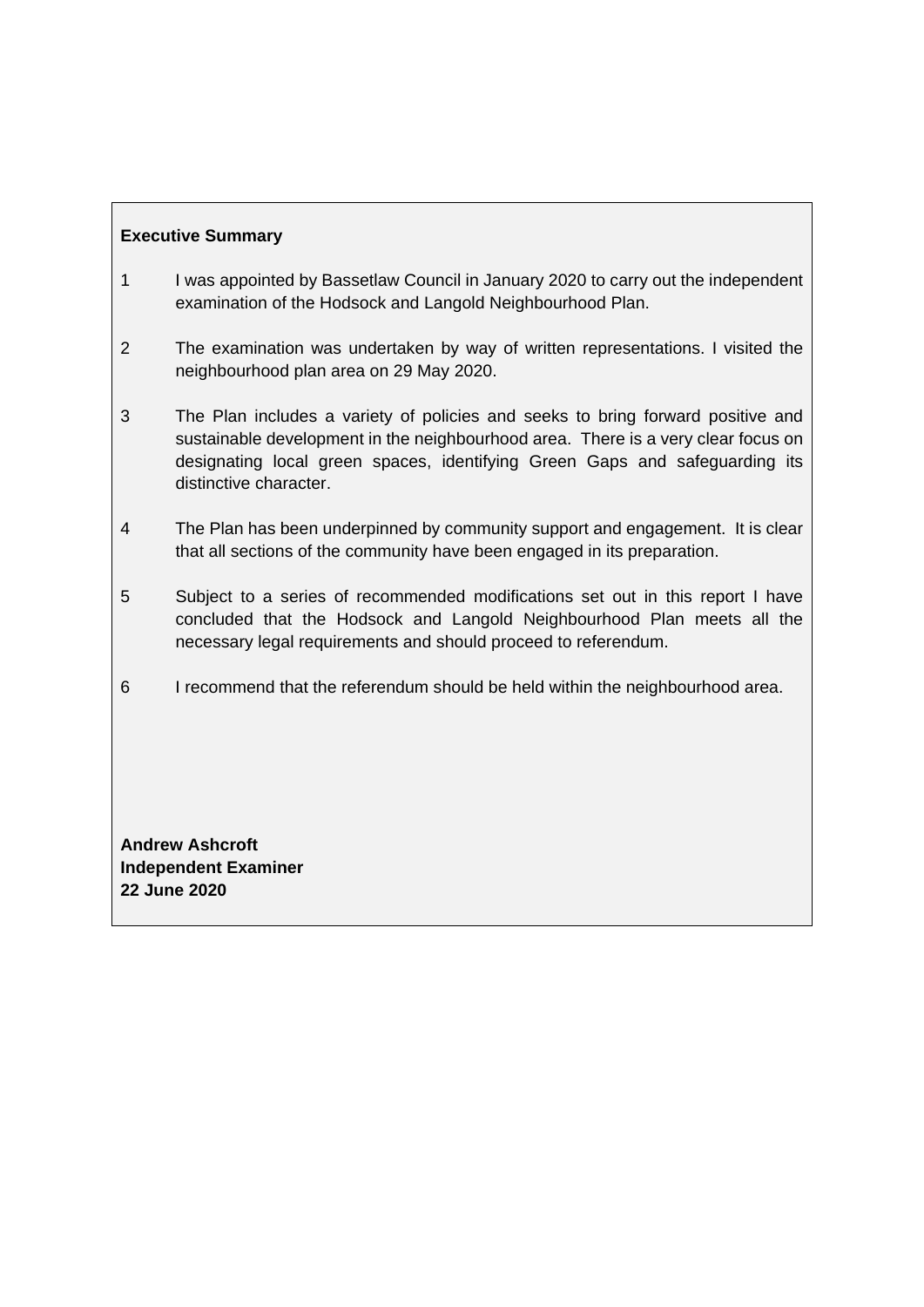#### **1 Introduction**

- 1.1 This report sets out the findings of the independent examination of the Hodsock and Langold Neighbourhood Development Plan 2020-2037 (the Plan).
- 1.2 The Plan has been submitted to Bassetlaw District Council (BDC) by Hodsock and Langold Parish Council in its capacity as the qualifying body responsible for preparing the neighbourhood plan.
- 1.3 Neighbourhood plans were introduced into the planning process by the Localism Act 2011. They aim to allow local communities to take responsibility for guiding development in their area. This approach was subsequently embedded in the National Planning Policy Framework (NPPF) in 2012, 2018 and 2019. The NPPF continues to be the principal element of national planning policy.
- 1.4 The role of an independent examiner is clearly defined in the legislation. I have been appointed to examine whether or not the submitted Plan meets the basic conditions and Convention Rights and other statutory requirements. It is not within my remit to examine or to propose an alternative plan, or a potentially more sustainable plan except where this arises as a result of my recommended modifications to ensure that the plan meets the basic conditions and the other relevant requirements.
- 1.5 A neighbourhood plan can be narrow or broad in scope. Any plan can include whatever range of policies it sees as appropriate to its designated neighbourhood area. The submitted Plan has been designed to be distinctive in general terms, and to be complementary to the development plan in particular. It seeks to provide a context in which the neighbourhood area can maintain its distinctiveness and identity. It proposes a range of policies which include the identification of Green Gaps and the designation of a series of local green spaces.
- 1.6 Within the context set out above this report assesses whether the Plan is legally compliant and meets the basic conditions that apply to neighbourhood plans. It also considers the content of the Plan and, where necessary, recommends changes to its policies and supporting text.
- 1.7 This report also provides a recommendation as to whether the Plan should proceed to referendum. If this is the case and that referendum results in a positive outcome the Plan would then be used to determine planning applications within the neighbourhood area and will sit as part of the wider development plan.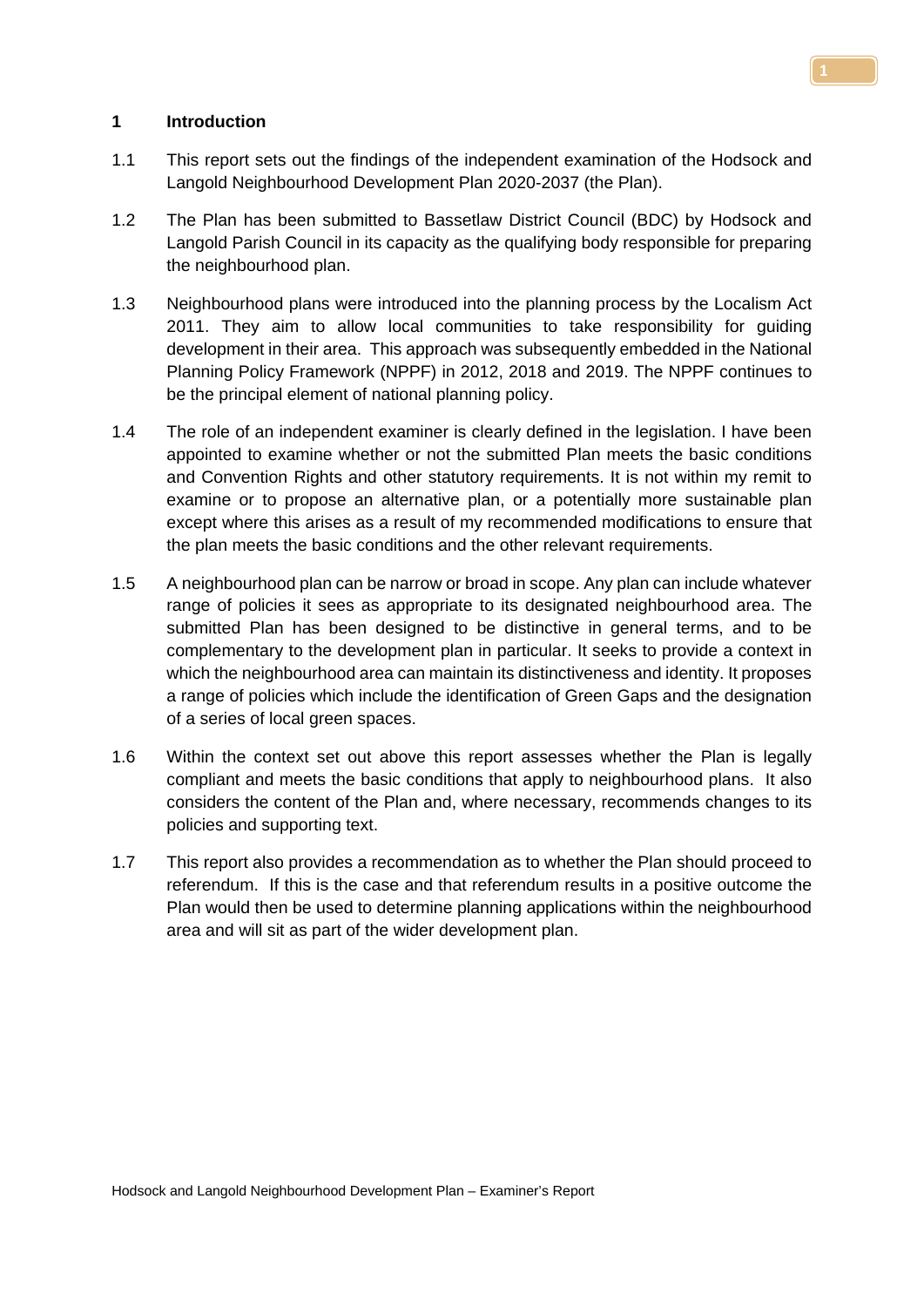#### **2 The Role of the Independent Examiner**

- 2.1 The examiner's role is to ensure that any submitted neighbourhood plan meets the relevant legislative and procedural requirements.
- 2.2 I was appointed by BDC, with the consent of the Parish Council, to conduct the examination of the Plan and to prepare this report. I am independent of both the BDC and the Parish Council. I do not have any interest in any land that may be affected by the Plan.
- 2.3 I possess the appropriate qualifications and experience to undertake this role. I am a Director of Andrew Ashcroft Planning Limited. In previous roles, I have over 35 years' experience in various local authorities at either Head of Planning or Service Director level. I am a chartered town planner and have significant experience of undertaking other neighbourhood plan examinations and health checks. I am a member of the Royal Town Planning Institute and the Neighbourhood Planning Independent Examiner Referral System.

#### *Examination Outcomes*

- 2.4 In my role as the independent examiner of the Plan I am required to recommend one of the following outcomes of the examination:
	- (a) that the Plan is submitted to a referendum; or
	- (b) that the Plan should proceed to referendum as modified (based on my recommendations); or
	- (c) that the Plan does not proceed to referendum on the basis that it does not meet the necessary legal requirements.
- 2.5 The outcome of the examination is set out in Section 8 of this report.

#### *Other examination matters*

- 2.6 In examining the Plan I am required to check whether:
	- the policies relate to the development and use of land for a designated neighbourhood plan area; and
	- the Plan meets the requirements of Section 38B of the Planning and Compulsory Purchase Act 2004 (the Plan must specify the period to which it has effect, must not include provision about development that is excluded development, and must not relate to more than one neighbourhood area); and
	- the Plan has been prepared for an area that has been designated under Section 61G of the Localism Act and has been developed and submitted for examination by a qualifying body.
- 2.7 Having addressed the matters identified in paragraph 2.6 of this report I am satisfied that all of the points have been met.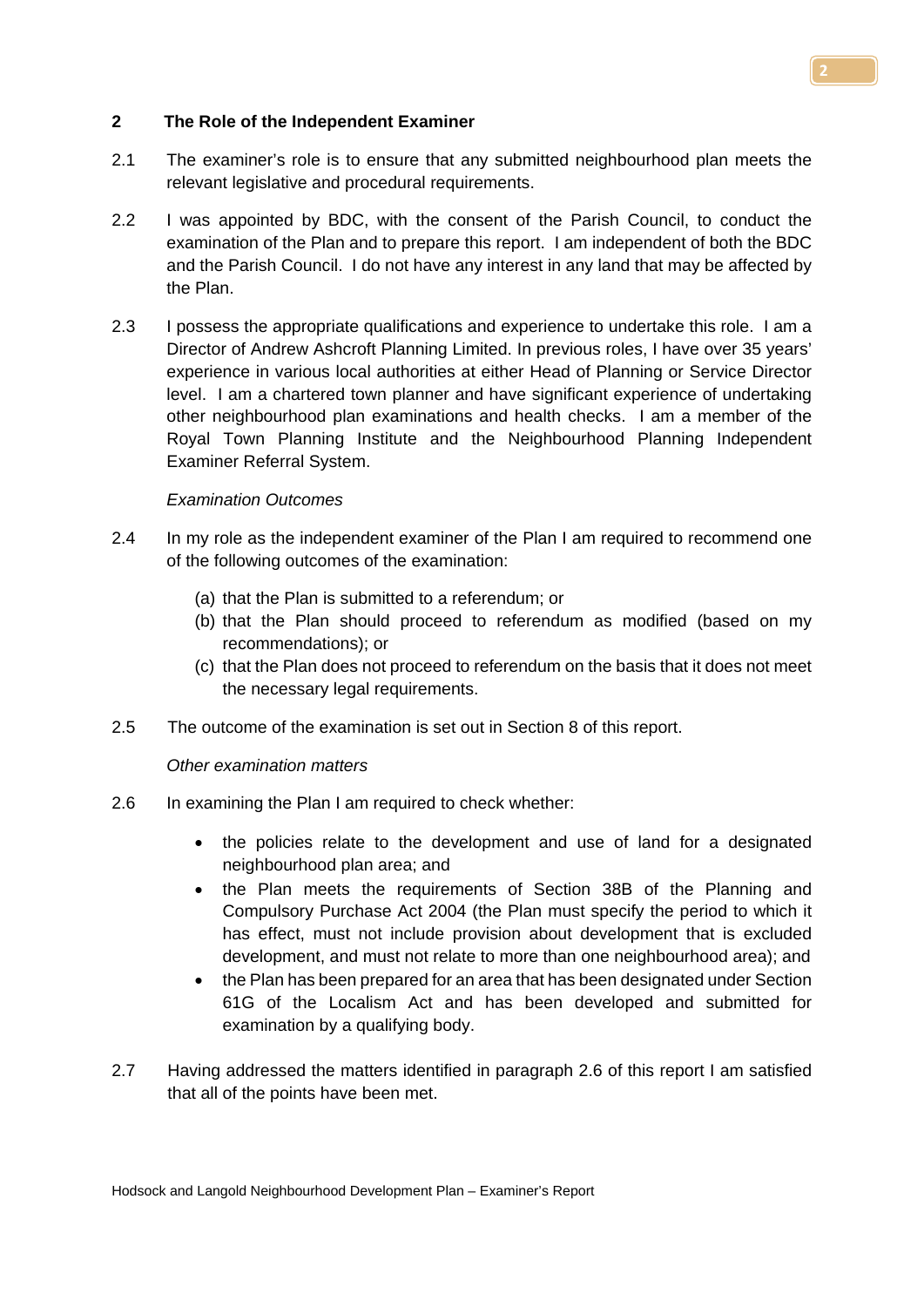#### **3 Procedural Matters**

- 3.1 In undertaking this examination I have considered the following documents:
	- the submission Plan.
	- the Character Assessment
	- the Basic Conditions Statement.
	- the Consultation Statement.
	- the Langold Design Code.
	- the representations made to the Plan.
	- the Parish Council's responses to my Clarification Note.
	- the analysis of the proposed Local Green Spaces.
	- the adopted Bassetlaw Core Strategy 2011.
	- the emerging Bassetlaw Local Plan 2020-2037.
	- the Bassetlaw Green Gap Study (2019).
	- the National Planning Policy Framework (February 2019).
	- Planning Practice Guidance (March 2014 and subsequent updates).
	- relevant Ministerial Statements.
- 3.2 I visited the neighbourhood area on 29 May 2020. The timing of this visit reflected Covid:19 travel restrictions that were in place during the examination process and was agreed with both BDC and the Parish Council. I looked at its overall character and appearance and at those areas affected by policies in the Plan in particular. My visit is covered in more detail in paragraphs 5.9 to 5.16 of this report.
- 3.3 It is a general rule that neighbourhood plan examinations should be held by written representations only. Having considered all the information before me, including the representations made to the submitted plan, I concluded that the Plan could be examined by way of written representations.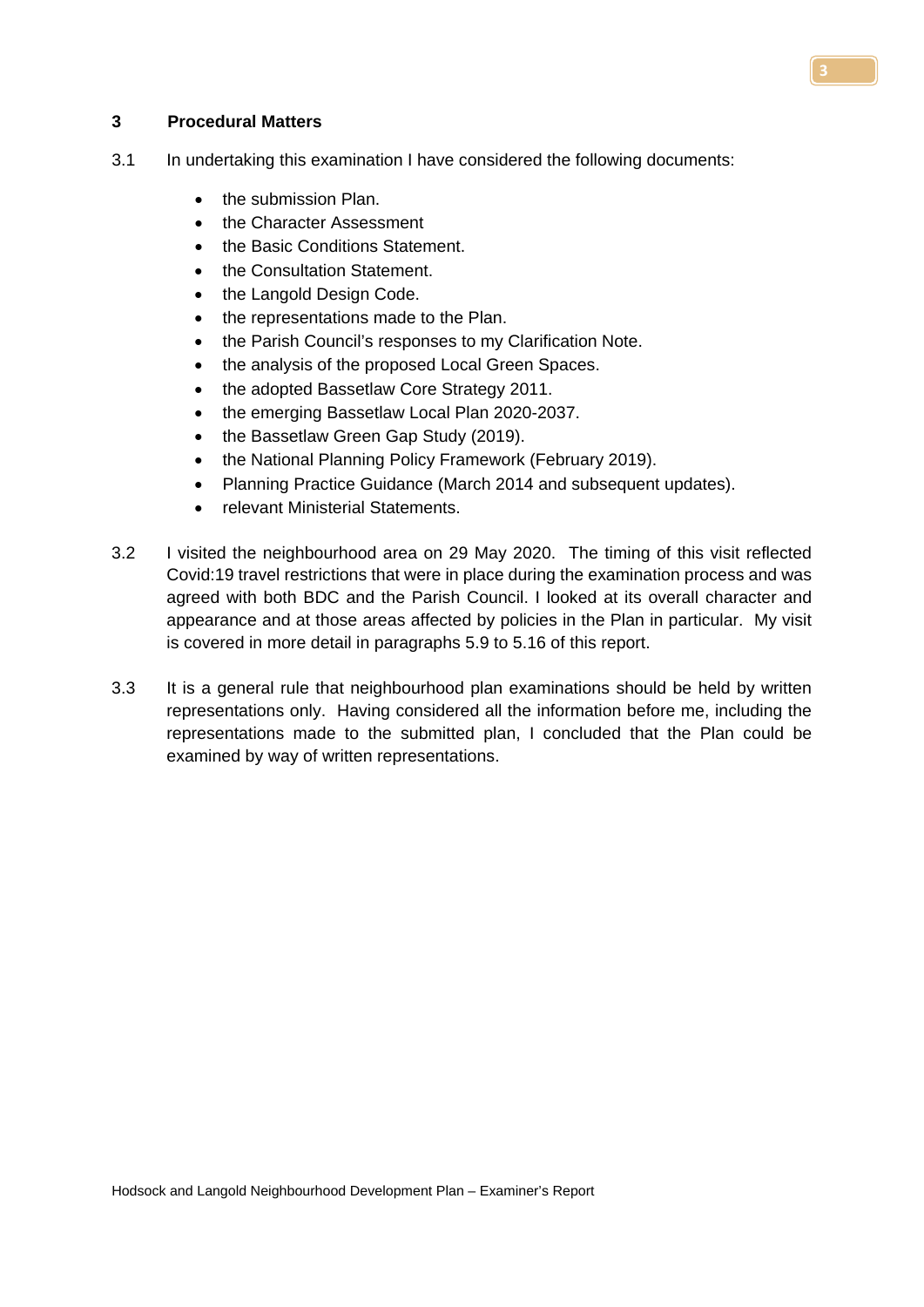# **4 Consultation**

# *Consultation Process*

- 4.1 Policies in made neighbourhood plans become the basis for local planning and development control decisions. As such the regulations require neighbourhood plans to be supported and underpinned by public consultation.
- 4.2 In accordance with the Neighbourhood Planning (General) Regulations 2012 the Parish Council has prepared a Consultation Statement. This Statement is proportionate to the Plan area and its policies.
- 4.3 The Statement records the various activities that were held to engage the local community and the feedback from each event. It also provides specific details on the consultation processes that took place on the pre-submission version of the Plan (July to August 2019).
- 4.4 The Statement sets out details of the comprehensive range of consultation events that were carried out in relation to the various stages of the Plan. They include the organisation of, or attendance at, the following events:
	- the Christmas Fair (November 2017);
	- the public meeting (January 2018):
	- the Music Festival (July 2018);
	- the consultation on proposed housing sites and the Design Code (November 2018); and
	- the Music Festival (August 2019).
- 4.5 The details in the Statement set out the nature of the community questionnaire and other consultation exercises and the responses received. They demonstrate the way in which those responsible for the preparation of the Plan sought to address the expectations of the wider community. A significant part the Statement sets out how the submitted Plan took account of consultation feedback at the pre-submission phase. It does so in a proportionate and effective way. The analysis in Table 2 helps to describe how the Plan has progressed to its submission stage.
- 4.6 Consultation on the submitted plan was undertaken by BDC. It ended on 2 March 2020. This exercise generated representations from the following persons and organisations:
	- Bassetlaw District Council
	- Highways England
	- Natural England
	- Nottinghamshire County Council
	- Severn Trent Water
- 4.7 I have taken account of all the representations in preparing this report.

Hodsock and Langold Neighbourhood Development Plan – Examiner's Report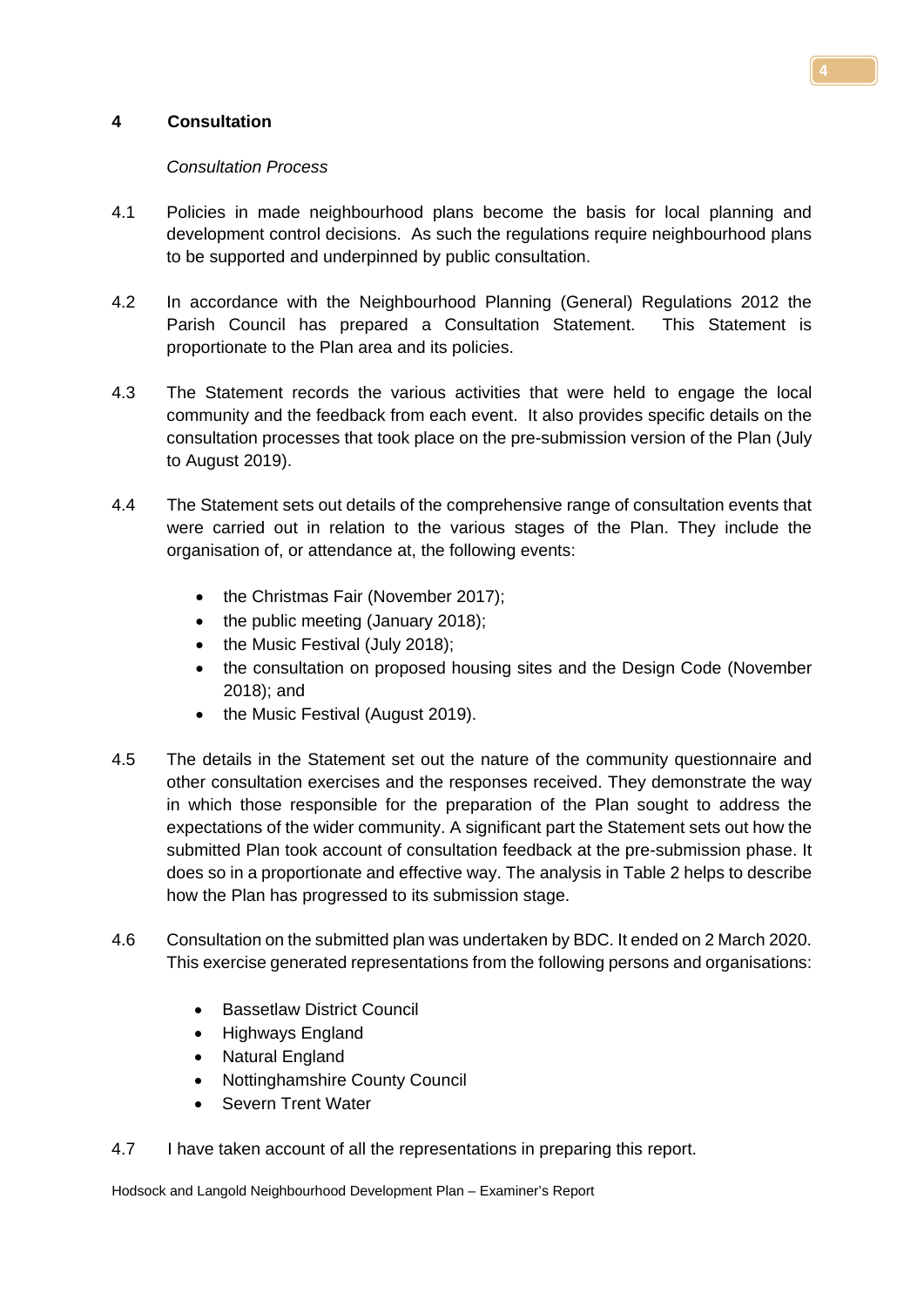4.8 Where it is appropriate to do so I refer to specific representations on a policy-by-policy basis.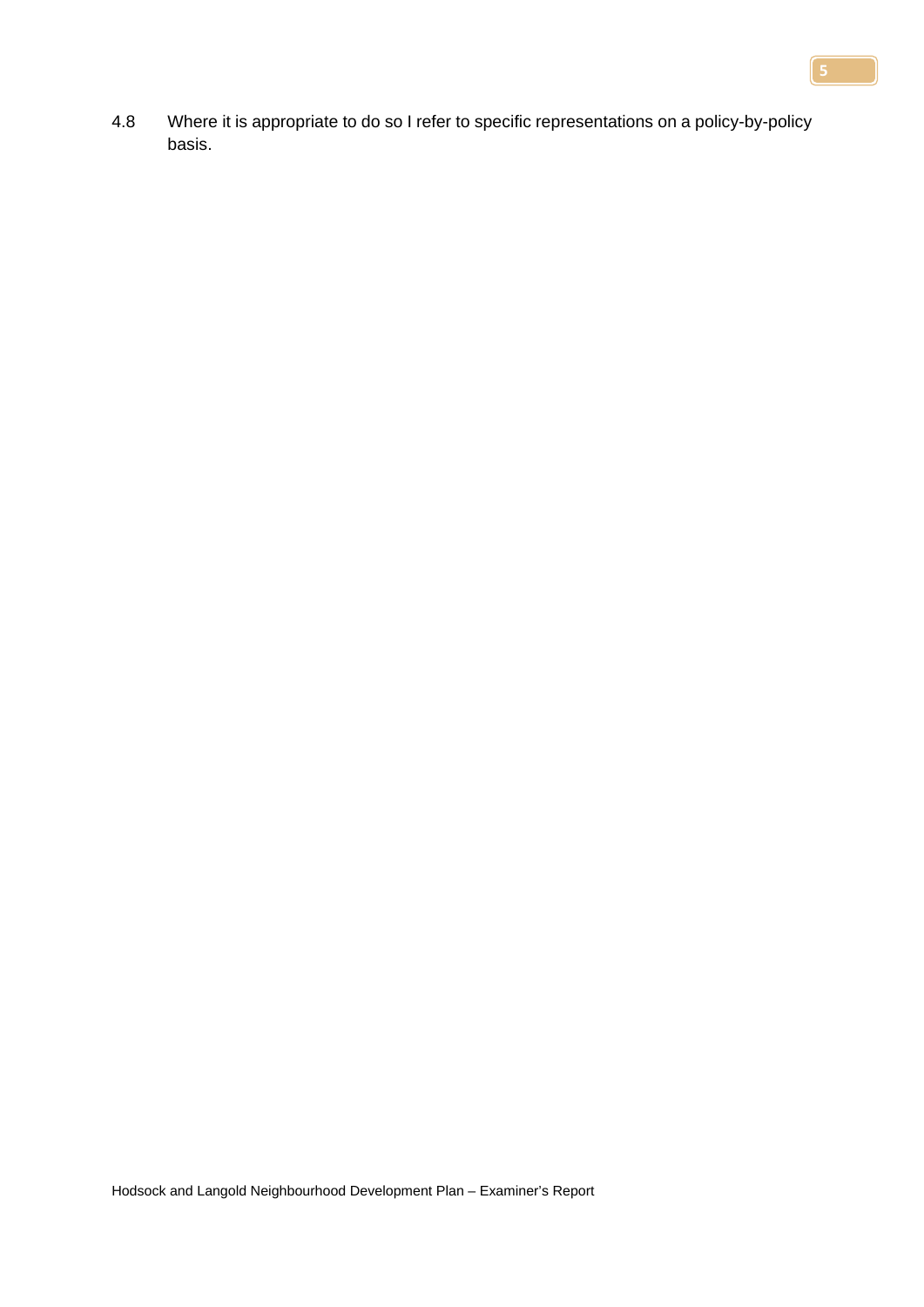# **5 The Neighbourhood Area and the Development Plan Context**

## *The Neighbourhood Area*

- 5.1 The neighbourhood area is the parish of Hodsock and Langold. It is located approximately 6 kms to the north of Worksop. Its population in 2011 was 2474 persons living in 1034 households. It was designated as a neighbourhood area on 18 December 2015.
- 5.2 The village of Langold is the largest settlement in the neighbourhood area. It has an attractive planned layout based around the A60 Doncaster Road. Langold was built between 1923 and 1927 to provide housing for the miners of Firbeck Colliery. The former colliery was located to the immediate south of the village. It has a good mix of houses and retail and commercial properties based in the neighbourhood centre on the main road. It enjoys a range of community services including the attractive Langold Country Park.
- 5.3 The remainder of the neighbourhood area consists of attractive countryside. It extends to the A1 in its south-eastern corner. Hodsock Priory dominates the central part of the neighbourhood area. It is now a wedding venue.

## *Development Plan Context*

- 5.4 The development plan covering the neighbourhood plan area is the Bassetlaw District Core Strategy and Development Management Policies Development Plan Document 2010 - 2028 ('the Core Strategy'). The [Core Strategy](http://molevalley-consult.limehouse.co.uk/portal/cs/cs_-_adopted_oct_2009/core_strategy_-_adopted_october_2009_1?pointId=906692) sets out a vision, objectives, a spatial strategy and overarching planning policies that guide new development in the Plan period.
- 5.5 Policy CS1 of the Core Strategy provides a focus for new development based around the existing principal settlements in the District. Langold is identified as a Local Service Centre where there will be regeneration opportunities together with the services, facilities and development opportunities available to support moderate levels of growth.
- 5.6 Policy CS5 sets out specific development opportunities and requirements for Langold (and its immediate neighbour Carlton-in-Lindrick). In summary these include:
	- a priority for the redevelopment of brownfield sites;
	- delivering improvements to the mix and tenure of housing;
	- delivering improvements to the amount of employment space;
	- contributing to the enhancement of Langold Park;
	- contributing towards the delivery of affordable housing;
	- supporting the ongoing viability of local Centres; and
	- supporting the redevelopment of the former Firbeck colliery and other brownfield sites for residential development.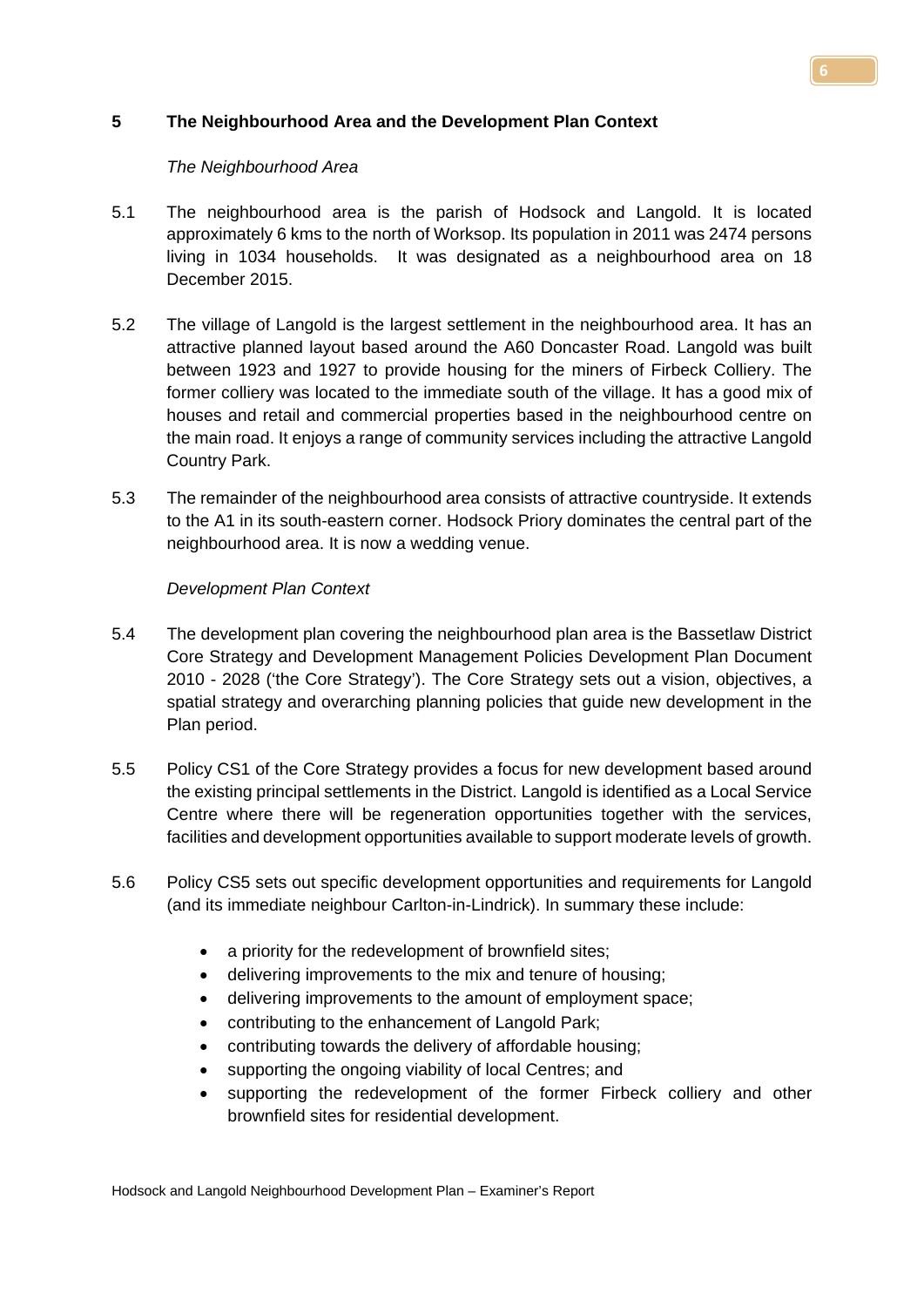- 5.7 The submitted Plan has been prepared within its wider adopted development plan context. In doing so it has relied on up-to-date information and research that has underpinned existing planning policy documents in the District. This is good practice and reflects key elements in Planning Practice Guidance on this matter. It is clear that the submitted Plan seeks to add value to the Core Strategy and to give a local dimension to the delivery of its policies. This is captured in the Basic Conditions Statement.
- 5.8 The District Council has embarked on the preparation of a new Local Plan. Once adopted it will replace the Core Strategy. The Local Development Scheme indicates that the Local Plan will be submitted for examination at the end of 2020. On this basis it is not at a sufficiently-advanced stage to play any significant role in the examination of the submitted neighbourhood plan. I have however given appropriate weight to the emerging policy on Green Gaps insofar as it directly impacts on the submitted neighbourhood plan.

## *Visit to the neighbourhood area*

- 5.9 I visited the neighbourhood area on 29 May 2020. It was bathed in late Spring sunshine. I approached from Oldcotes to the north. This helped me to understand the neighbourhood area in its wider landscape context. It also highlighted its proximity to the main road network.
- 5.10 I parked in Chestnut Road in Langold. Given the compact nature of the neighbourhood area I was able to undertake the majority of the visit by foot. I looked initially at the proposed Green Gaps to the north of the village. I saw the way in which the proposed gaps were distinct in their scale, form and character. I walked up to the B6463 so that I could see the western gap from the north.
- 5.11 I then retraced my steps to the northern end of the village. I walked along Harrison Drive and saw the BDC industrial units, the football pitch and the allotments. In doing so I saw the relationship between the village and the planning permission for housing development to the north of the football ground.
- 5.12 I then walked to the village centre to look at the retail facilities along Doncaster Road. I saw their vibrancy and the orderly queues outside both the chemist and the bakers. This part of the visit helped me to understand Policy 8 more fully. I also looked at the attractive and informative Firbeck Main colliery gardens off Doncaster Road.
- 5.13 I then walked into the Country Park via Church Road. I saw that it was being well-used by local residents and children during the half term holidays. I retraced my steps along Church Road and then continued along Doncaster Road to the other entrance to the Country Park to the south of the village.
- 5.14 I looked at the proposed Green Gaps to the south of the village. In particular I walked along the bridleway to the east of Doncaster Road into the proposed Gap to the south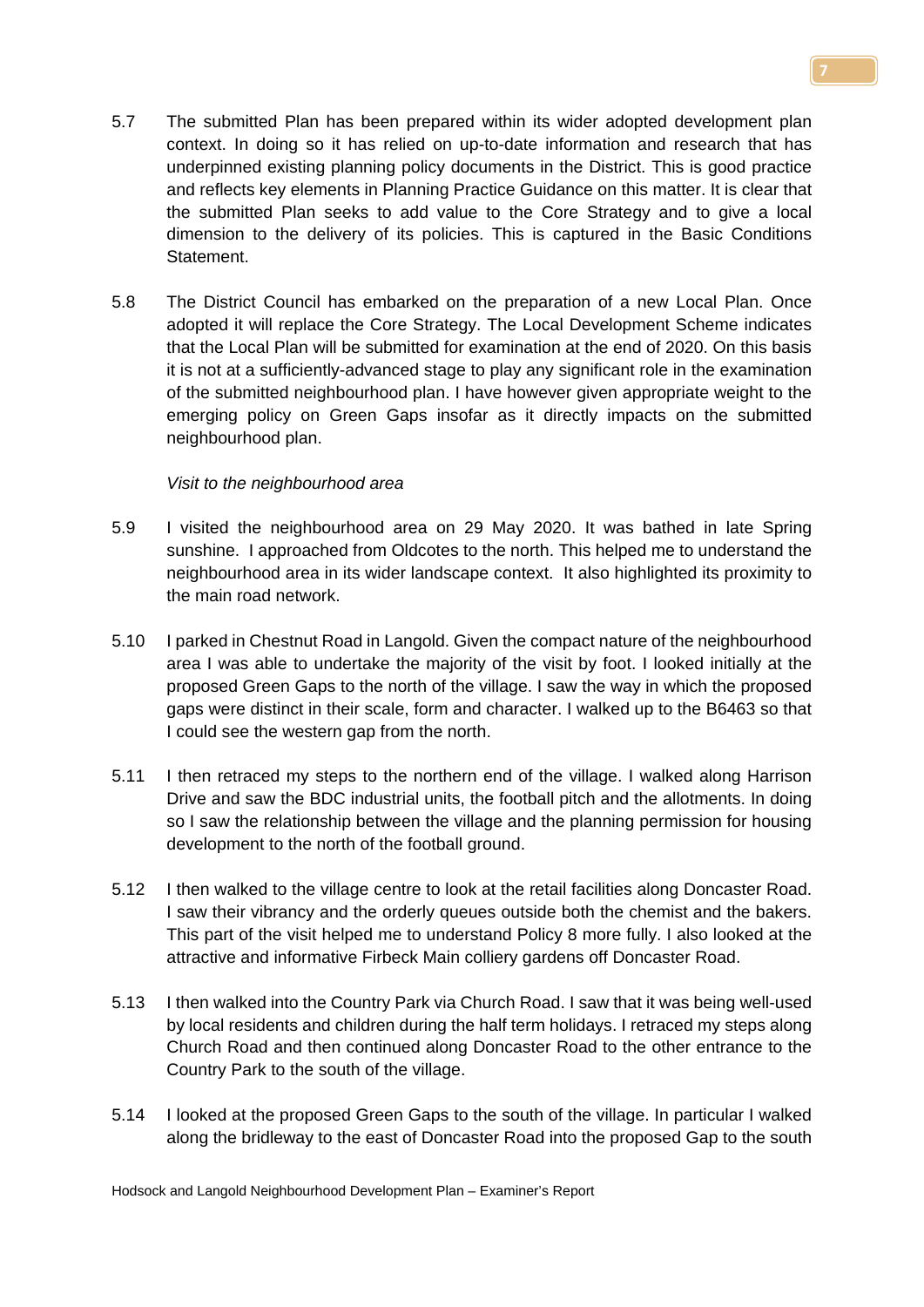east of the village. I saw the way in which it related to natural features in the wider landscape.

- 5.15 Thereafter I walked back into the village and looked at the proposed local green spaces to the east of Doncaster Road. I saw the beautifully-painted gates and railings at the cemetery.
- 5.16 I then drove to Hodsock via Carlton to the south. This helped me to understand the landscape setting of the neighbourhood area more fully and the significance of Hodsock Priory in the parish.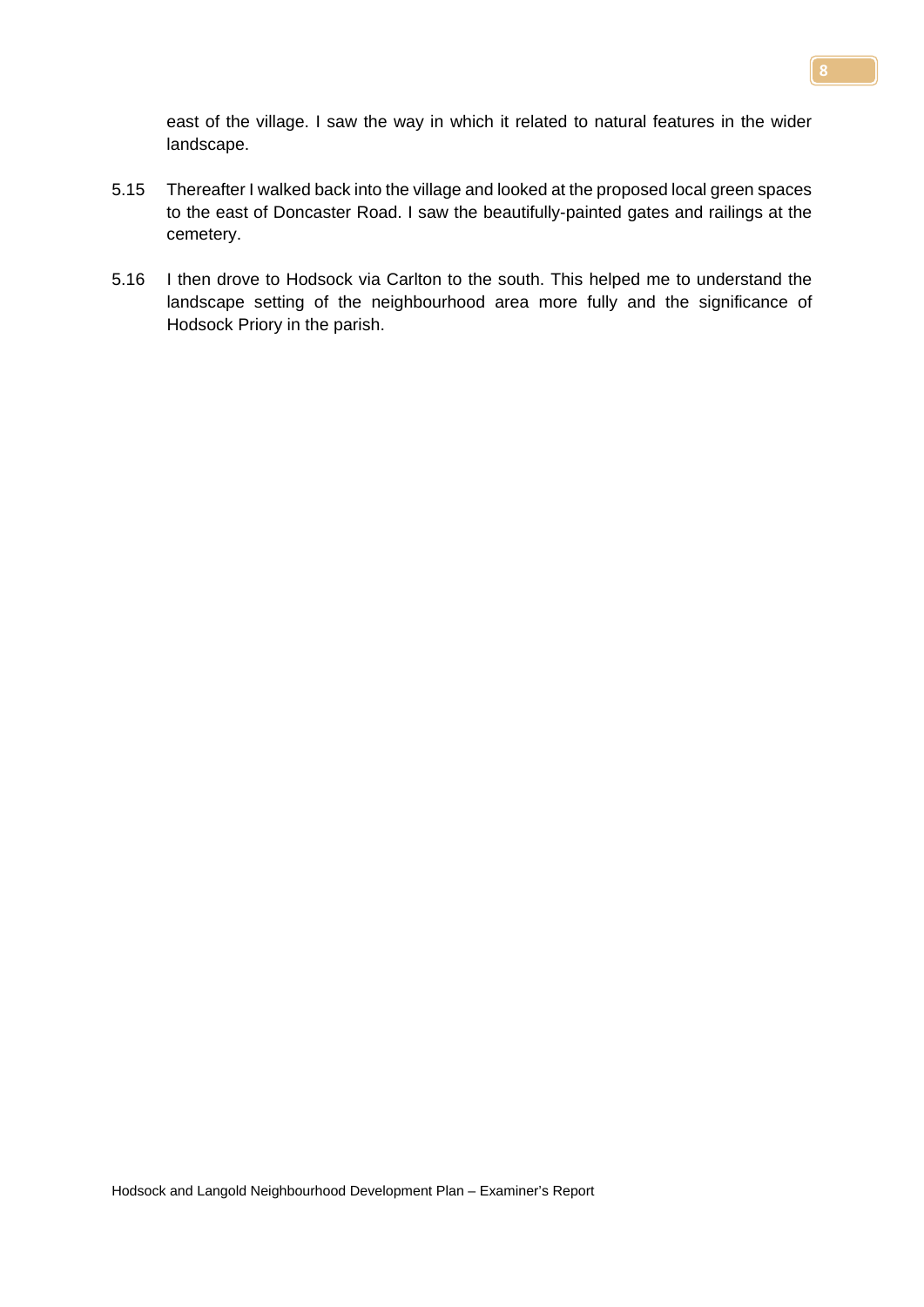# **6 The Neighbourhood Plan and the Basic Conditions**

- 6.1 This section of the report deals with the submitted neighbourhood plan as a whole and the extent to which it meets the basic conditions. The submitted Basic Conditions Statement has helped considerably in the preparation of this section of the report. It is a well-presented, informative and professional document.
- 6.2 As part of this process I must consider whether the submitted Plan meets the Basic Conditions as set out in paragraph 8(2) of Schedule 4B of the Town and Country Planning Act 1990. To comply with the basic conditions, the Plan must:
	- have regard to national policies and advice contained in guidance issued by the Secretary of State;
	- contribute to the achievement of sustainable development;
	- be in general conformity with the strategic policies of the development plan in the area;
	- be compatible with European Union (EU) and European Convention on Human Rights (ECHR) obligations; and
	- not breach the requirements of Chapter 8 of Part 6 of the Conservation of Habitats and Species Regulations 2017.

I assess the Plan against the basic conditions under the following headings.

# *National Planning Policies and Guidance*

- 6.3 For the purposes of this examination the key elements of national policy relating to planning matters are set out in the National Planning Policy Framework (NPPF) issued earlier this year.
- 6.4 The NPPF sets out a range of core land-use planning principles to underpin both planmaking and decision-taking. The following are of particular relevance to the Hodsock and Langold Neighbourhood Development Plan:
	- a plan led system– in this case the relationship between the neighbourhood plan and the adopted Bassetlaw Core Strategy;
	- delivering a sufficient supply of homes;
	- building a strong, competitive economy;
	- recognising the intrinsic character and beauty of the countryside and supporting thriving local communities;
	- taking account of the different roles and characters of different areas;
	- highlighting the importance high quality design and good standards of amenity for all future occupants of land and buildings; and
	- conserving heritage assets in a manner appropriate to their significance.
- 6.5 Neighbourhood plans sit within this wider context both generally, and within the more specific presumption in favour of sustainable development. Paragraph 13 of the NPPF indicates that neighbourhoods should both develop plans that support the strategic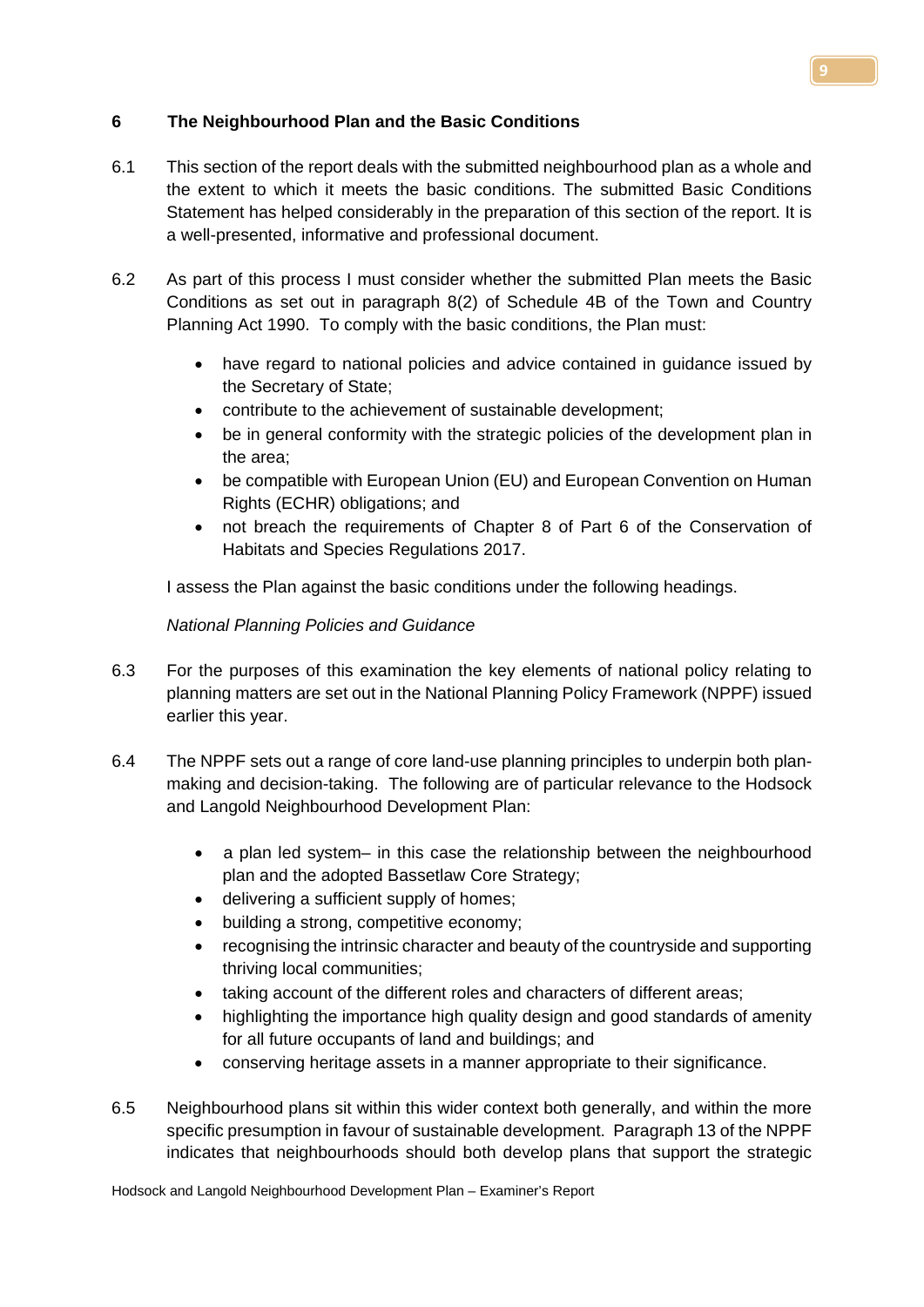needs set out in local plans and plan positively to support local development that is outside the strategic elements of the development plan.

- 6.6 In addition to the NPPF I have also taken account of other elements of national planning policy including Planning Practice Guidance and the recent ministerial statements.
- 6.7 Having considered all the evidence and representations available as part of the examination I am satisfied that the submitted Plan has had regard to national planning policies and guidance in general terms. It sets out a positive vision for the future of the neighbourhood area. It includes a series of policies that address a range of housing development and environmental matters. The Basic Conditions Statement maps the policies in the Plan against the appropriate sections of the NPPF.
- 6.8 At a more practical level the NPPF indicates that plans should provide a clear framework within which decisions on planning applications can be made and that they should give a clear indication of how a decision-maker should react to a development proposal (paragraph 16d). This was reinforced with the publication of Planning Practice Guidance in March 2014. Paragraph ID:41-041-20140306 indicates that policies in neighbourhood plans should be drafted with sufficient clarity so that a decision-maker can apply them consistently and with confidence when determining planning applications. Policies should also be concise, precise and supported by appropriate evidence.
- 6.9 As submitted the Plan does not fully accord with this range of practical issues. The majority of my recommended modifications in Section 7 relate to matters of clarity and precision. They are designed to ensure that the Plan fully accords with national policy.

## *Contributing to sustainable development*

6.10 There are clear overlaps between national policy and the contribution that the submitted Plan makes to achieving sustainable development. Sustainable development has three principal dimensions – economic, social and environmental. It is clear to me that the submitted Plan has set out to achieve sustainable development in the neighbourhood area. In the economic dimension the Plan includes a policy on infill development (Policy 2), design codes (Policy 3) and policies for employment development (Policies 9 and 10). In the social role, it includes a policy on housing mix (Policy 4) and on local green spaces (Policy 6). In the environmental dimension the Plan positively seeks to protect its natural, built and historic environment. It includes specific policies on Green Gaps (Policy 7) and the historic environment (Policy 11). This assessment overlaps with the Parish Council's comments on this matter in the submitted Basic Conditions Statement.

#### *General conformity with the strategic policies in the development plan*

6.11 I have already commented in detail on the development plan context in the wider Bassetlaw District in paragraphs 5.4 to 5.8 of this report.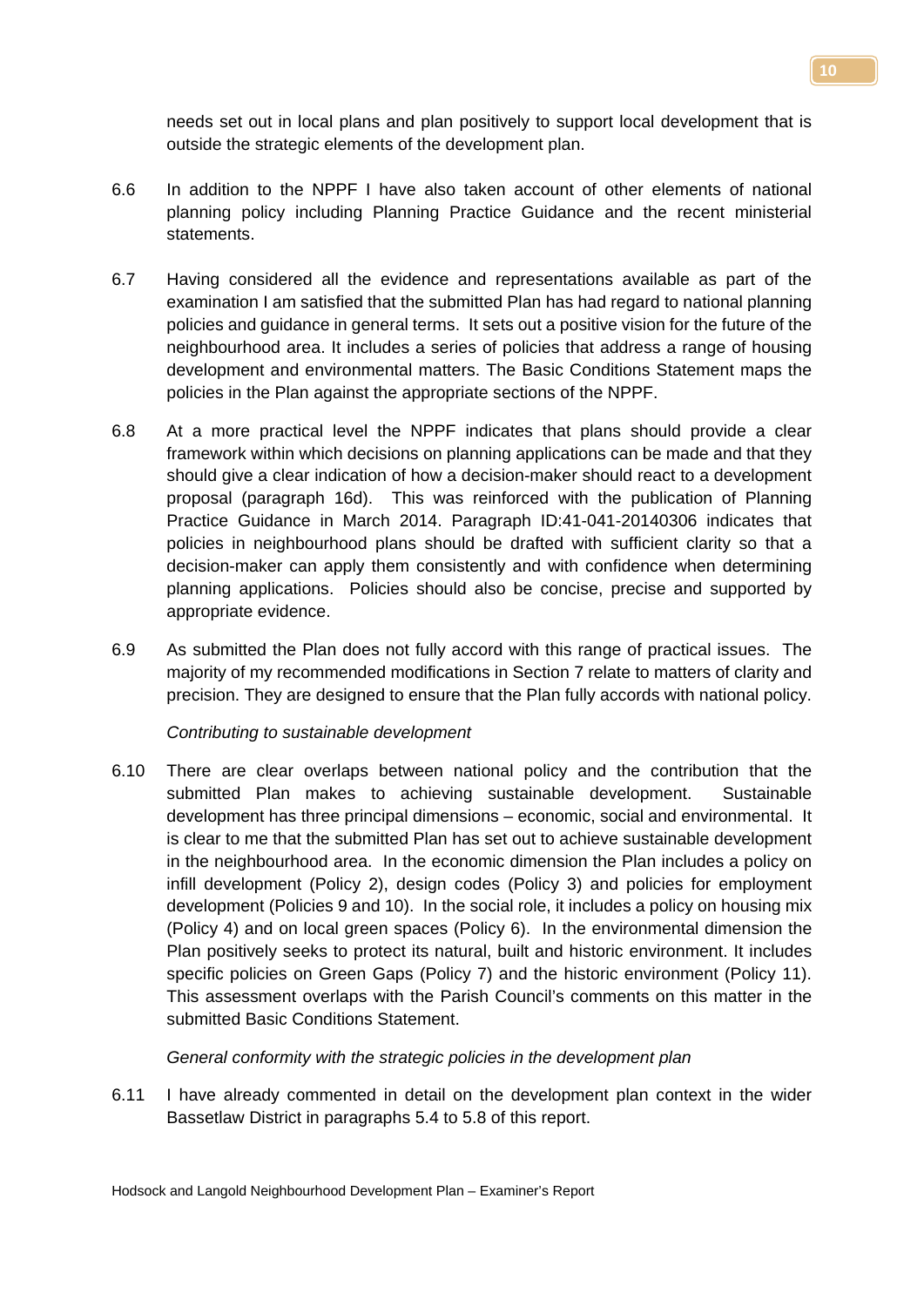6.12 I consider that the submitted Plan delivers a local dimension to this strategic context and supplements the detail already included in the adopted Core Strategy. The Basic Conditions Statement helpfully relates the Plan's policies to policies in the Core Strategy. I am satisfied that the submitted Plan is in general conformity with the strategic policies in the development plan.

# *European Legislation and Habitat Regulations*

- 6.13 The Neighbourhood Plan General Regulations 2015 require a qualifying body either to submit an environmental report prepared in accordance with the Environmental Assessment of Plans and Programmes Regulations 2004 or a statement of reasons why an environmental report is not required. In order to comply with this requirement, a Screening Determination on the need for a Strategic Environmental Assessment (SEA) for the Neighbourhood Plan was prepared by Bassetlaw District Council in November 2019. The report is thorough and well-constructed. As a result of this process BDC concluded that the Plan is not likely to have any significant effects on the environment and accordingly would not require SEA.
- 6.14 The screening report includes the responses from the three consultation bodies. This is best practice.
- 6.15 BDC also prepared a Habitats Regulations Assessment (HRA) of the Plan at the same time. The report is very thorough and comprehensive. In particular it assesses the likely effects of the implementation of the policies in the Plan on the following sites:
	- Birklands and Bilhaugh SAC;
	- Hatfield Moor SAC;
	- Thorne Moors SAC:
	- Thorne and Hatfield Moors SPA; and
	- the potential Sherwood Forest SPA

It concludes that the neighbourhood plan will not give rise to likely significant effects on European sites, either alone or in combination with other plans or projects, and Appropriate Assessment is not required.

- 6.16 Having reviewed the information provided to me as part of the examination I am satisfied that a proportionate process has been undertaken in accordance with the various regulations. None of the statutory consultees have raised any concerns with regard to either neighbourhood plan or to European obligations. In the absence of any evidence to the contrary, I am entirely satisfied that the submitted Plan is compatible with this aspect of European obligations.
- 6.17 In a similar fashion I am satisfied that the submitted Plan has had regard to the fundamental rights and freedoms guaranteed under the European Convention on Human Rights (ECHR) and that it complies with the Human Rights Act. There is no evidence that has been submitted to me to suggest otherwise. There has been full and adequate opportunity for all interested parties to take part in the preparation of the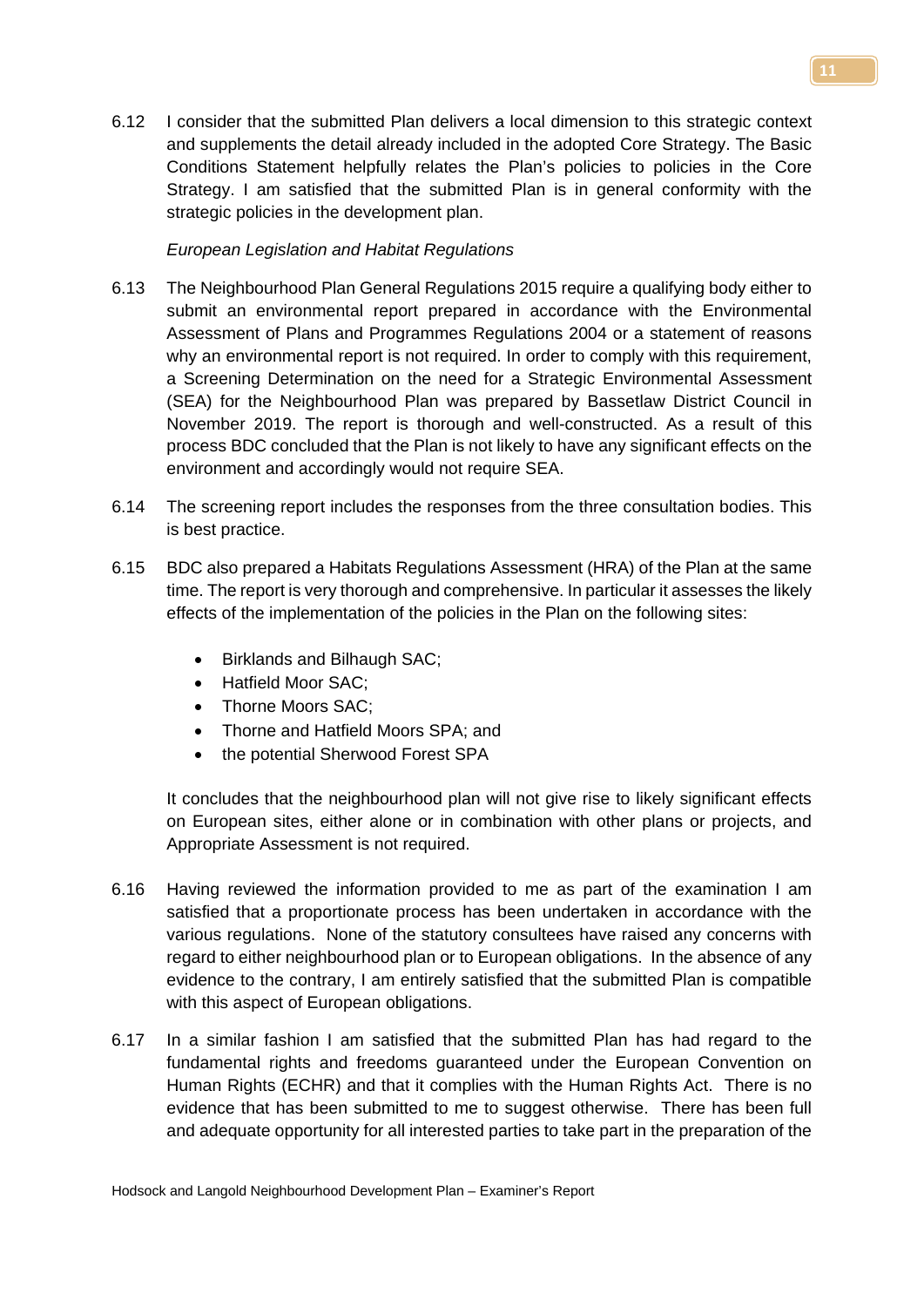Plan and to make their comments known. On this basis, I conclude that the submitted Plan does not breach, nor is in any way incompatible with the ECHR.

#### *Summary*

6.18 On the basis of my assessment of the Plan in this section of my report I am satisfied that it meets the basic conditions subject to the incorporation of the recommended modifications contained in this report. Section 7 assesses each policy against the basic conditions. Where necessary it recommends modifications on a policy-by-policy basis.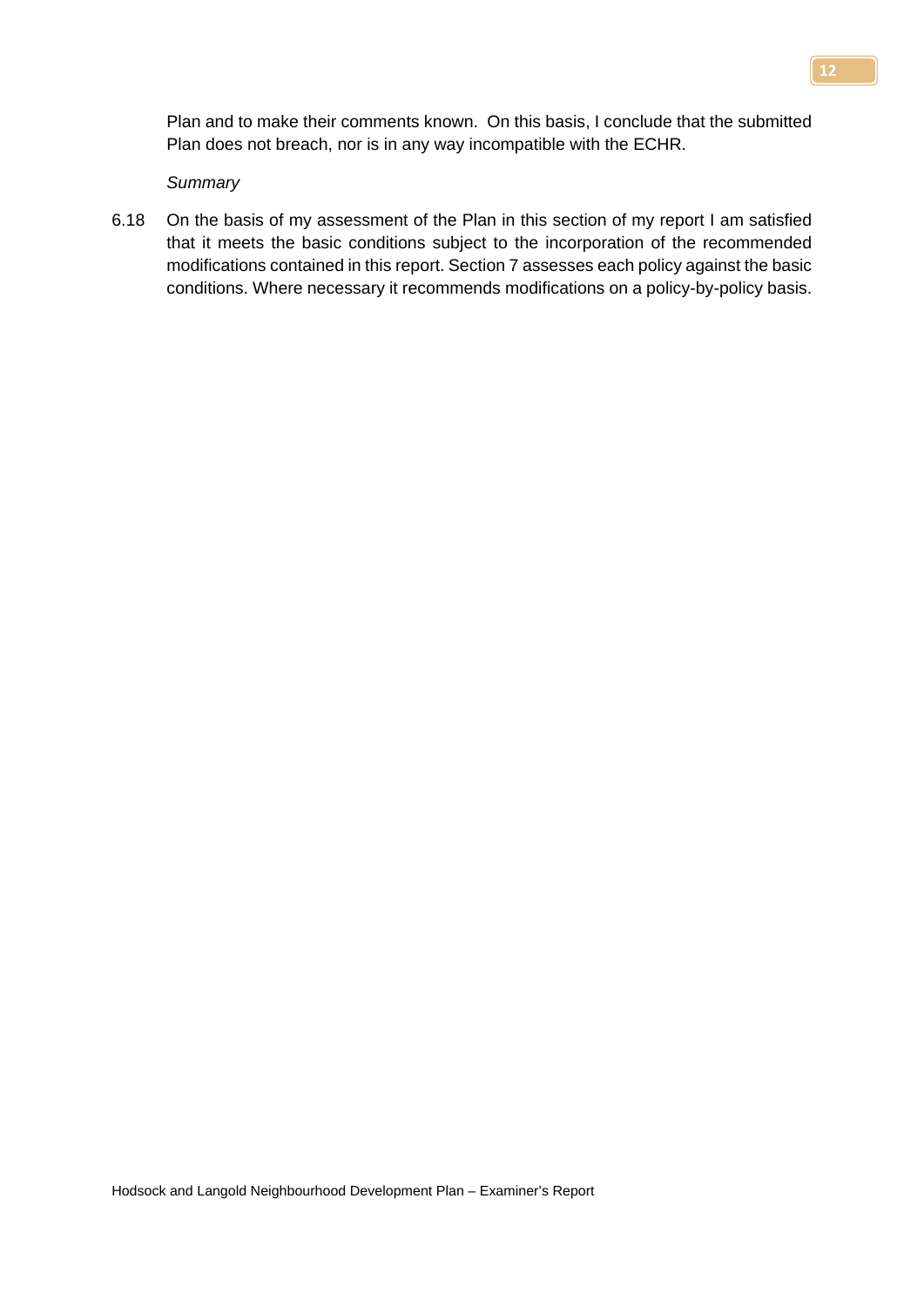#### **7 The Neighbourhood Plan policies**

- 7.1 This section of the report comments on the policies in the Plan. In particular, it makes a series of recommended modifications to ensure that the various policies have the necessary precision to meet the basic conditions.
- 7.2 My recommendations focus on the policies themselves given that the basic conditions relate primarily to this aspect of neighbourhood plans. In some cases, I have also recommended changes to the associated supporting text.
- 7.3 I am satisfied that the content and the form of the Plan is fit for purpose. It is distinctive and proportionate to the Plan area. The wider community and the Parish Council have spent time and energy in identifying the issues and objectives that they wish to be included in their Plan. This sits at the heart of the localism agenda.
- 7.4 The Plan has been designed to reflect Planning Practice Guidance (41-004-20170728) which indicates that neighbourhood plans must address the development and use of land.
- 7.5 I have addressed the policies in the order that they appear in the submitted plan.
- 7.6 For clarity this section of the report comments on all policies whether or not I have recommended modifications in order to ensure that the Plan meets the basic conditions.
- 7.7 Where modifications are recommended to policies they are highlighted in bold print. Any associated or free-standing changes to the text of the Plan are set out in italic print.

*The initial sections of the Plan (Sections 1-8)*

- 7.8 The Plan as a whole is well-organised and includes effective maps, tables and photographs. It makes an appropriate distinction between the policies and their supporting text. Its design will ensure that it will comfortably be able to take its place as part of the development plan in the event that it is eventually 'made'. The initial elements of the Plan set the scene for the policies. They are proportionate to the Plan area and the subsequent policies.
- 7.9 Sections 1 and 2 comment about the background to neighbourhood planning. They also helpfully describe the local planning context within which the Plan has been prepared. It includes an effective map showing the designated neighbourhood area. Section 2 summarises how the submitted Plan was prepared. It overlaps with the submitted Consultation Statement.
- 7.10 Section 3 comments about the special and distinctive features of the neighbourhood area. It is a particularly successful part of the Plan. It provides detailed information about the history and character of the parish in general, and Langold in particular. It then provides a position statement about the parish and includes detailed information on economic well-being and recent investment and regeneration initiatives.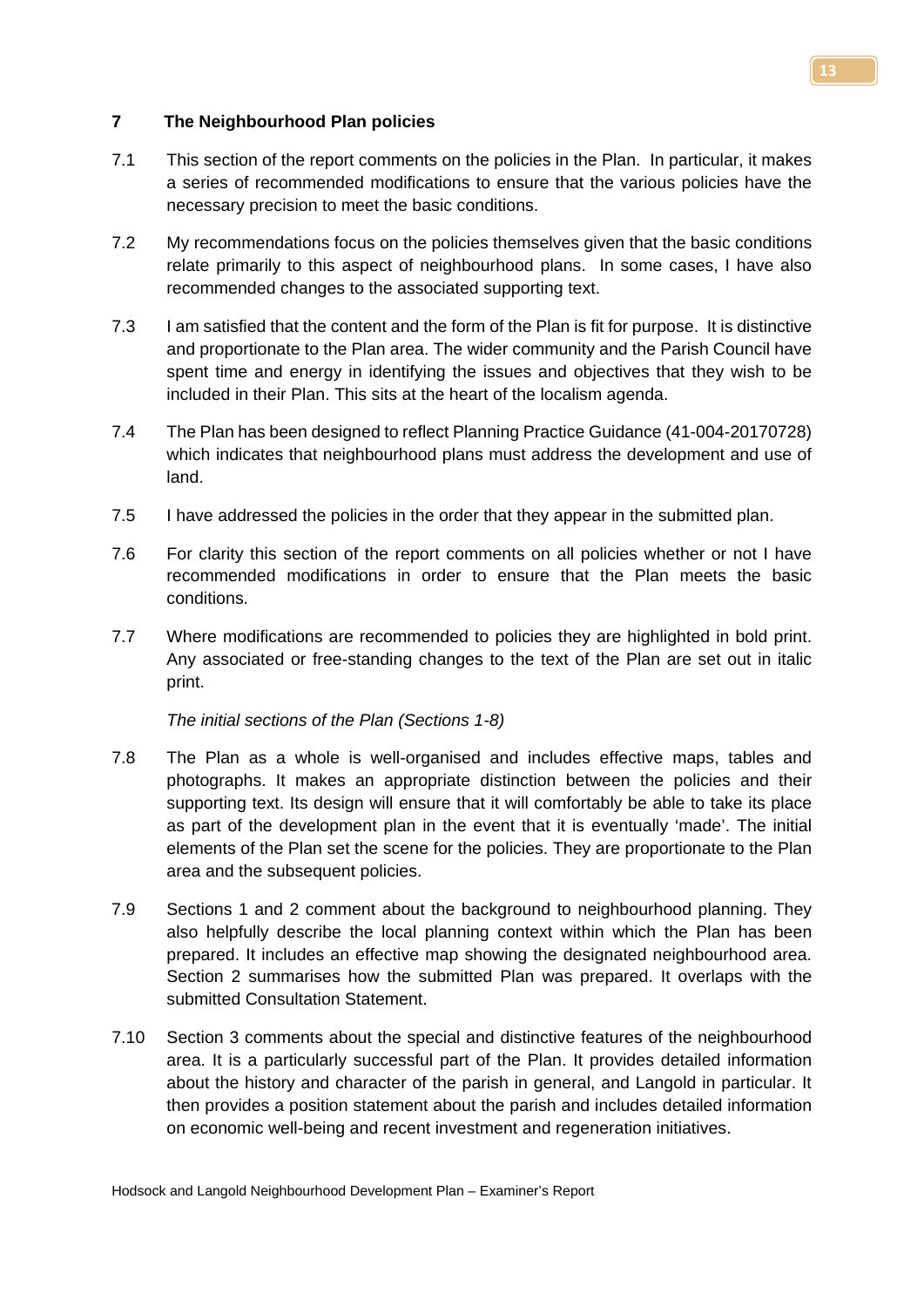- 7.11 Section 4 comments about key issues facing the neighbourhood area. Figure 5 then sets out its Strengths, Weaknesses, Opportunities and Threats.
- 7.12 Sections 5 and 6 set out the Plan's Community Vision and the supporting Community Objectives respectively. They are both well-developed and distinctive to the neighbourhood area as described in Sections 3 and 4. Figure 6 in Section 7 is particularly effective in the way in which it relates the objectives to resultant policies.
- 7.13 Section 8 introduces the concept of sustainable development to good effect.
- 7.14 The remainder of this section of the report addresses each policy in turn in the context set out in paragraphs 7.5 to 7.7 of this report.

Policy 1 Housing in Langold

- 7.15 This policy sets the scene for development in the neighbourhood area up to 2037. It takes account both of the existing development plan context (as provided by the Core Strategy) and the emerging Local Plan. In particular it comments about two extant planning permissions for residential development to the north of Langold.
- 7.16 The policy is underpinned by comprehensive supporting text in Section 9 of the Plan. It explains the way in which extant planning permissions will deliver the strategic housing growth for the Plan period and in accordance with the strategic approach included in the emerging Local Plan.
- 7.17 The policy has three related parts. The first sets out the minimum delivery of new homes in the Plan period. The second identifies the context within which any additional homes would be delivered. The third comments about the importance of monitoring the implementation of a 'made' neighbourhood plan. It also comments about, where necessary, taking corrective action by way of a review of the Plan.
- 7.18 With detailed modifications I am satisfied that the first and second parts of the policy meet the basic conditions. The third part of the policy is more a statement of fact which overlaps with Section 19 of the Plan. On this basis I recommend that it is deleted from the policy and that it is cross-referenced in both Section 9 and 19 of the Plan.

**In the first part of the policy replace 'on allocated sites…Policy 3' with 'The Plan supports the delivery of Sites 1 and 2 as shown on Figure 7 and through the application of the design principles incorporated in Policy 3 of this Plan'**

**Replace the second part of the policy with 'Other residential development will be supported where it accords with Policy 2 of this Plan'**

#### **Delete the third part of the policy.**

*Insert an additional paragraph of supporting text (9.7) to read: 'The Parish Council acknowledges the importance of the delivery of these two sites to the overall success of the submitted Plan. On this basis, and to support the delivery of sustainable development, the Plan will be subject to a review if the identified sites in part 1 of this policy have not commenced within five years of the making of the Neighbourhood Plan. The wider monitoring and review of the Plan is addressed in Section 19'*

Hodsock and Langold Neighbourhood Development Plan – Examiner's Report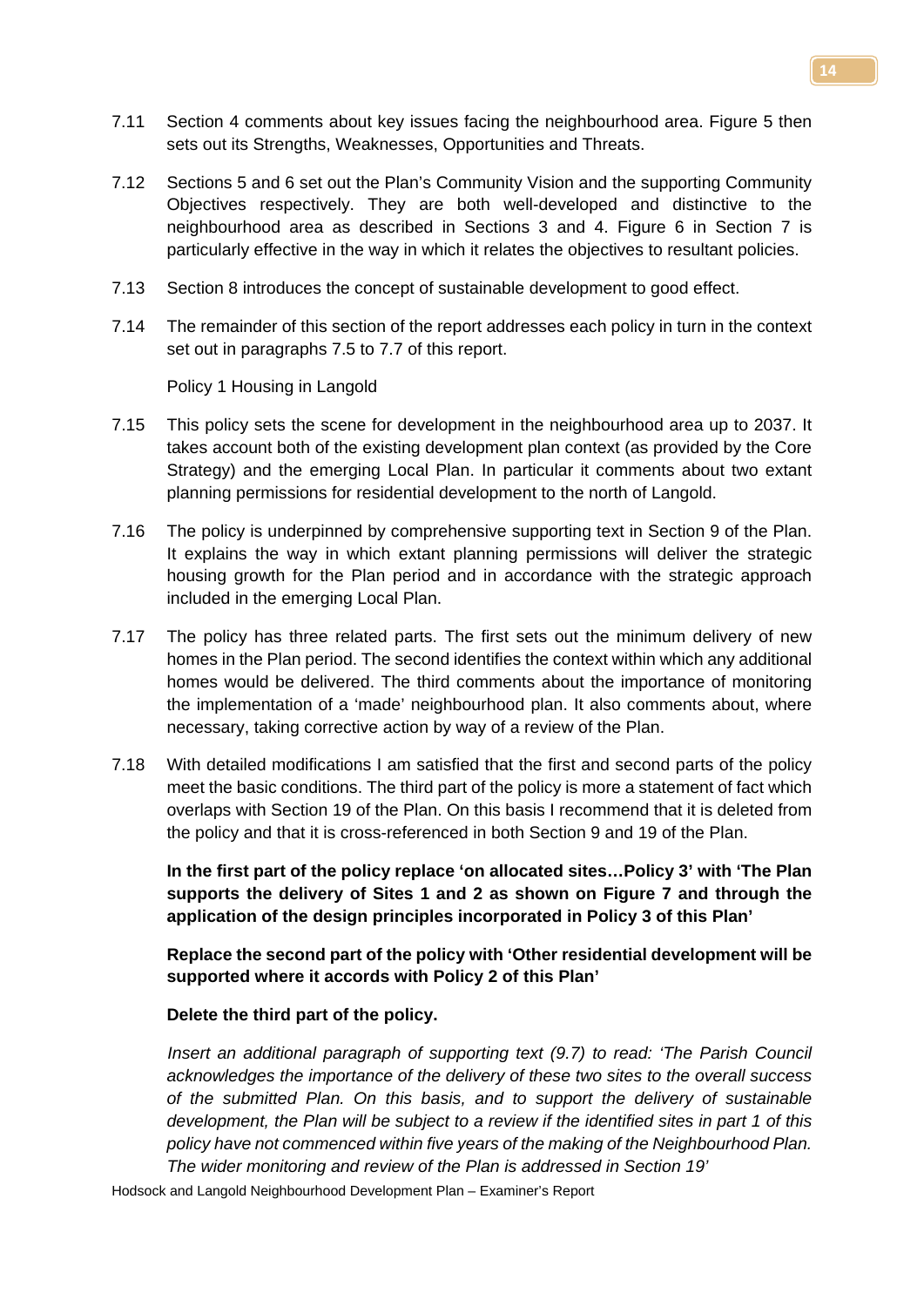Policy 2 Infill Development

- 7.19 This policy comments about infill development within the defined settlement boundary of Langold as defined on figure 7a. It is a criteria-based policy. The criteria are appropriate and distinctive to the neighbourhood area.
- 7.20 However as submitted the policy is a combination of policy and supporting text. I recommend modifications to its approach to remedy this matter. I also recommend that the second part of the policy is incorporated into the substantive part of the policy given that the amenity issues it includes have common relevance. I also recommend a modification to the second criteria so that it has the clarity required by the NPPF. Otherwise it meets the basic conditions.

**Replace the opening element of the first part of the policy with: 'Proposals for infill development within the settlement boundary of Langold (as shown in Figure 7a) will be supported where they:'**

**Replace criterion b) with: 'safeguard the integrity of existing garden spaces and the relationship between property sizes and their gardens and wider curtilages'**

**Add an additional criterion to read: 'provide satisfactory layouts to safeguard the amenities of residential properties in the immediate locality'**

## **Delete the second part of the policy.**

Policy 3 Design Code

- 7.21 This policy complements the approach towards the development of sites 1 and 2 in Policy 1. It establishes a policy approach to underpin the work undertaken on a Design Code for the two sites.
- 7.22 The submitted Design Code is a first-class piece of work. It describes the character of Langold and then provides detailed guidance for the development of the two sites based on four related factors:
	- the identification of character areas:
	- proposed urban strategies;
	- streetscape design principles; and
	- landscape design principles.
- 7.23 The policy is based around a series of design principles which naturally originate from the Design Code work. On this basis they are evidence-based and locally-distinctive. In general terms the principles are well-considered. I recommend a series of technical modifications to ensure that they meet the basic conditions. They either bring the clarity required by the NPPF or remove unnecessary supporting text from the policy itself.
- 7.24 I also recommend that the supporting text makes reference to the extant nature of the outline permissions on sites 1 and 2. In this context the policy does not override the basis and integrity of the relevant planning permissions.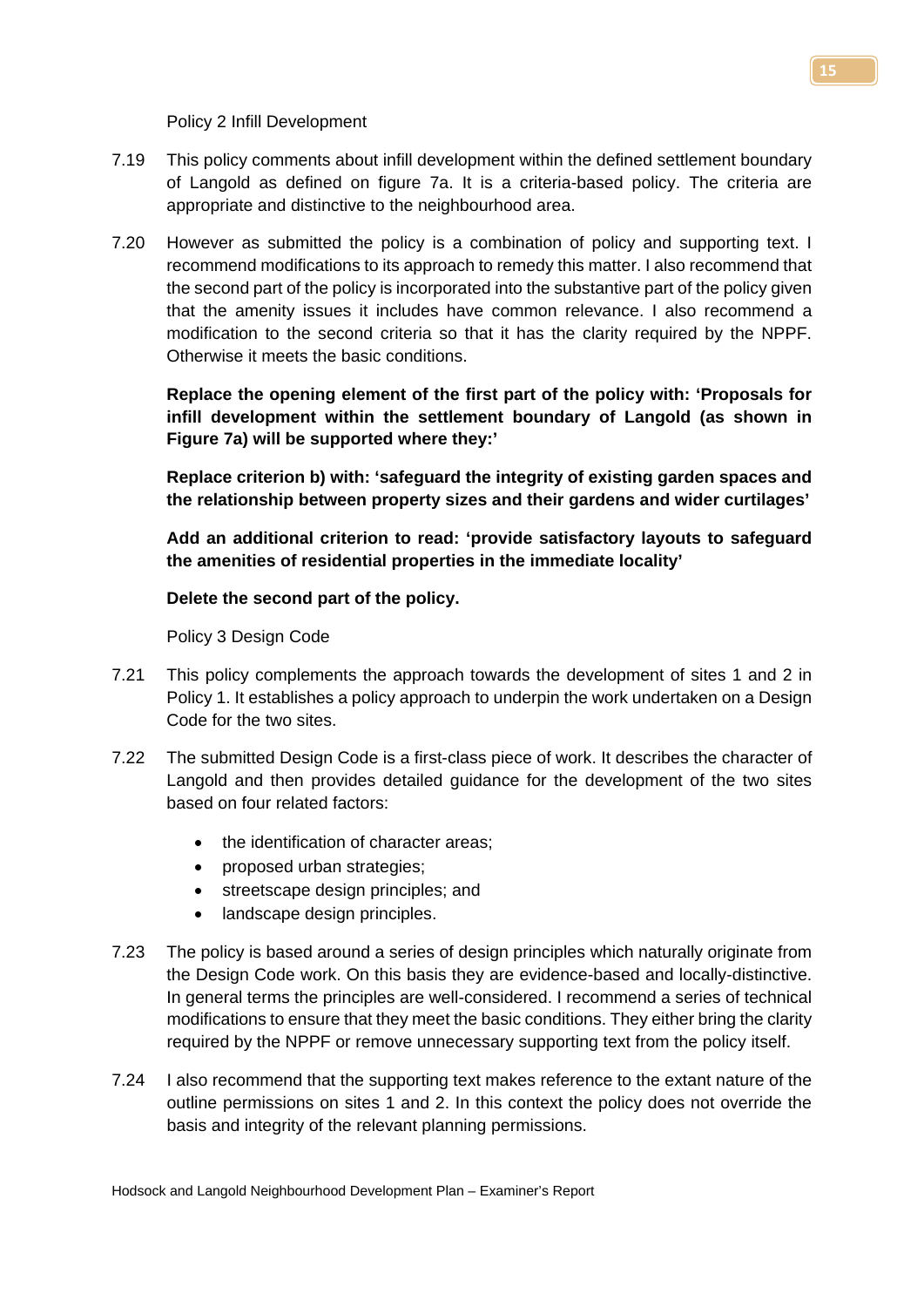7.25 The overall effect of the implementation of the policy will assist significantly in ensuring that Sites 1 and 2 are well-designed in general terms, and in a way which respects the distinctive character and history of Langold in particular.

**Replace the first sentence of the policy with: 'Proposals for the development of Sites 1 and 2 should have regard to the relevant design principles in the Langold Design Code (Appendix 1) and should bring forward their comprehensive development'**

**In the second sentence delete 'only'**

**In a) replace 'must' with 'should' and delete 'not just motor vehicles'. In the second sentence delete 'It is essential that'**

**In i) delete 'to reflect the existing residential massing'**

**In j) replace 'densities' with 'the densities of new housing should'**

**In k) replace 'picturesque' with 'attractive'**

**In n) replace 'front gardens…. incorporated' with 'new houses should incorporate front gardens or shared garden spaces'**

#### **In p) delete 'to reduce the…. the street'**

*Insert an additional paragraph of supporting text (11.9) to read: 'Policy 3 has been designed to influence the detailed work that is taking place on the layout and design of the two sites. In this context the policy does not override the basis and integrity of the relevant planning permissions'*

Policy 4 Housing Mix

- 7.26 This policy is an important component of the Plan. It comments about the mix of housing that should be included within development proposals. It is comprehensively underpinned by supporting text (in Section 12 of the Plan). The Plan helpfully describes the related housing and social needs of the parish. In particular it highlights that Langold has grown significantly in the last fifty years and has retained a strong sense of community spirit and cohesion. In this context many residents who moved to the area in the 1970s to 1990s are now both older and in need or smaller or more specialist housing. Their children are also finding it difficult to find appropriately sized or priced housing. At the same time there has been a decline in the younger population as people seek cheaper housing and better employment prospects in other areas such as Sheffield and Doncaster.
- 7.27 The policy has five related parts as follows:
	- the need for larger developments to include smaller dwellings:
	- the distribution of affordable housing units in wider housing proposals;
	- the location of new care facilities and accommodation for the elderly;
	- the opportunities for multi-use facilities; and

Hodsock and Langold Neighbourhood Development Plan – Examiner's Report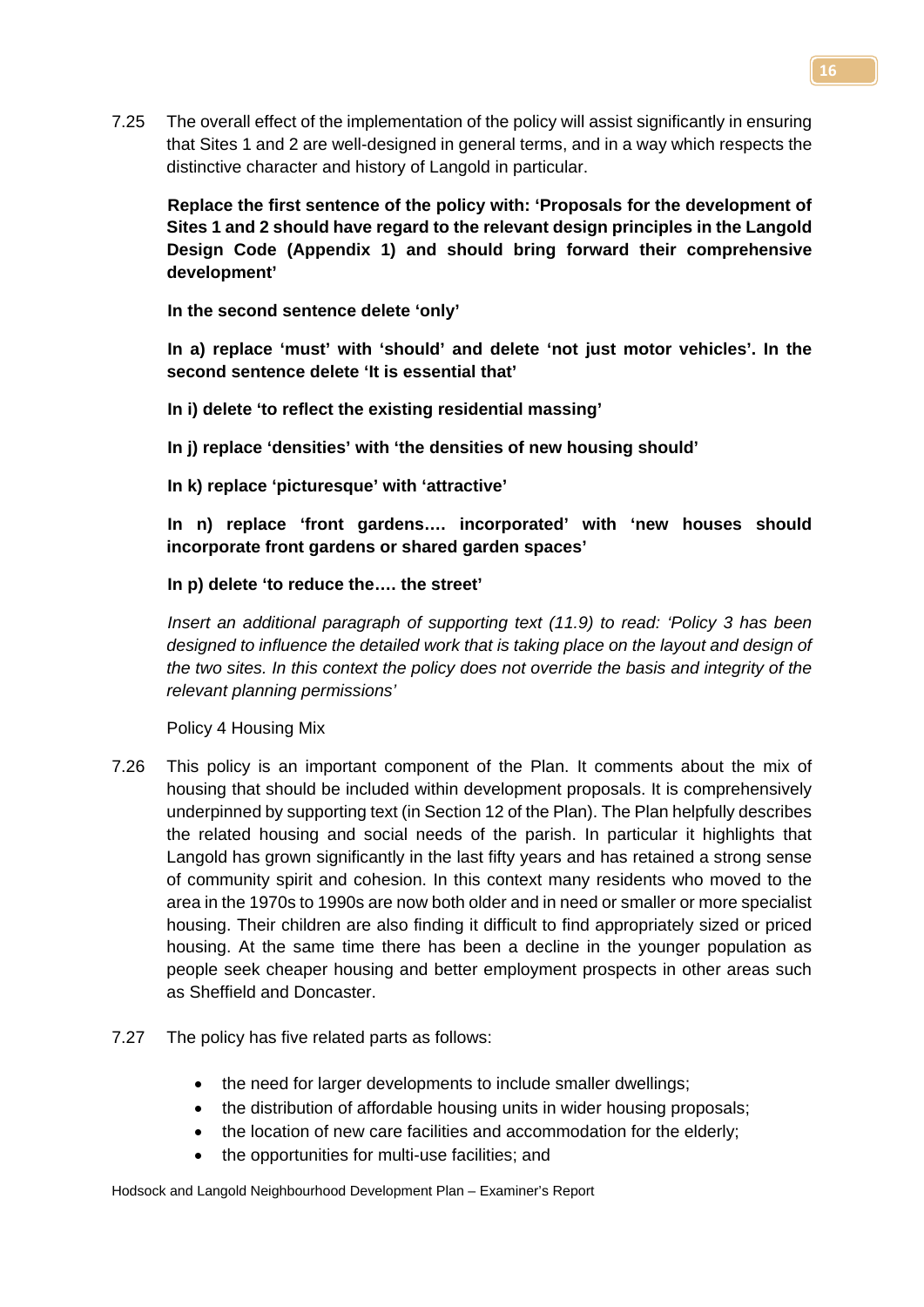- specific requirements for the two sites with planning permission.
- 7.28 In general terms I am satisfied that the policy is distinctive to the parish. Its approach will do much to promote sustainable development.
- 7.29 I recommend a series of modifications to ensure that the Policy meets the basic conditions as follows:
	- to use appropriate policy language (in the first part of the policy);
	- to provide the necessary clarity for a development plan policy (in the second, third and fourth parts of the policy); and
	- to provide a degree of flexibility for development to proceed which already has permission (in the fifth part of the policy).

# **In the first part of the policy replace 'is encouraged with 'should provide where practicable and viable'**

**In the second part of the policy replace 'provision is being met' with 'is being provided'**

**In the third part of the policy replace 'possible' with 'practicable'**

**In the fourth part of the policy delete 'which utilise opportunities' and 'and thus…. for users'**

# **At the beginning of the fifth part of the policy add 'Where practicable'**

Policy 5 Langold Country Park

- 7.30 This policy provides a context for future development in and around the Country Park. As the Plan describes Langold Country Park acts as a ''green corridor'' through the south-western part of the village from Church Lane through to Costhorpe. The park also provides a haven for local wildlife and recreation. It has multiple facilities and spaces for people to use within the park, including a splash pool, play area and skate park. The Park also has a large lake which is used for recreational purposes and has a large coverage of amenity green spaces, woodlands, natural green spaces and a network of public footpaths. I saw the Country Park being well-used by local residents during my visit.
- 7.31 The policy has two principal elements. The first comments specifically about development proposals within the Country Park. The second incorporates three elements about footpath links between the wider village and the Country Park. With minor modifications the first element meets the basic conditions. The second element of the policy is less clear in its intention and the language used. I recommend modifications to its format so that it would offer support to a series of footpath and connection enhancements.

# **In the first part of the policy delete 'which is identified….(in figure 9)' and replace 'consider' with 'take into account as appropriate to their scale and nature'**

Hodsock and Langold Neighbourhood Development Plan – Examiner's Report **In a) replace 'retain and enhance' with 'the retention and enhancement of'**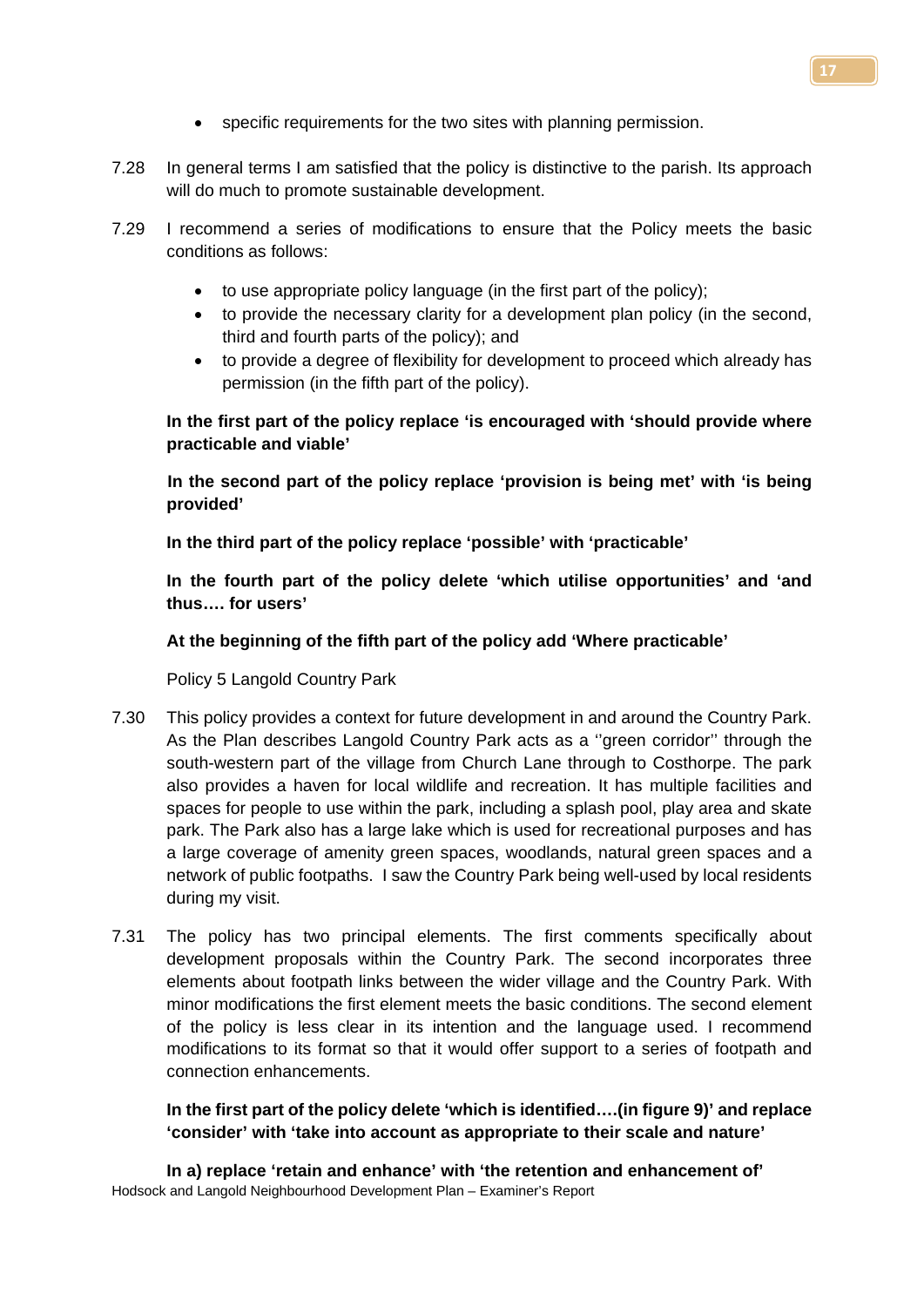**In b) replace 'preserve and enhance' with 'the preservation and enhancement of'**

**In c) replace 'improve' with 'the improvement of'**

**In d) replace 'support' with 'supporting'**

**Replace the second element of the policy (2/3/4) with:**

**'Proposals which would provide new or enhanced footpath connections between the Country Park and Langold village will be supported. Proposals which incorporate any or all of the following enhancements will be particularly supported:**

- **proposals to improve the condition, connection, public realm, lighting and safety of existing alleyways and which would provide better accessibility and connections to other parts of the village.**
- **proposals which provide safe and convenient access for people with disabilities; and**
- **proposals for safe shared facilities for pedestrians and cyclists'**

Policy 6 Local Green Space

- 7.32 This policy proposes the designation of seven local green spaces (LGSs). Paragraph 14.3 comments about the criteria for the designation of LGSs in the NPPF. Paragraph 15.1 of the Plan highlights the three tests in paragraph 100 of the NPPF for LGS designation. They are shown on Figure 10.
- 7.33 On this basis the Parish Council has considered that there are a number of green spaces in the Parish that meet this test and merit special designation and protection. For each green space, a specific assessment has been prepared (in Appendix 3) showing a map of the green space, pictures of the green space, details on ownership and dimensions, and how the green space meets the criteria of the NPPF and why it is special to the local community. In general terms they are recreation and amenity areas. In specific terms LGS6 is the cemetery, and LGS7 is the fascinating Miners memorial amenity space off Doncaster Road.
- 7.34 The Plan acknowledges that proposals for associated buildings, spaces and fixtures and fittings may come forward within the Plan period which would enhance the six spaces for public use. It recognises that this will be a matter for the District Council to assess on a case-by-case basis. Whilst built development would conflict with Local Green Space designation there may well be exceptional circumstances that would allow such proposals to achieve planning permission.
- 7.35 On the basis of this information and my own observations I am satisfied that six of the proposed LGSs meet the NPPF criteria. In particular they are demonstrably special to the local community. In addition, they contribute to the open, spacious and planned character of Langold. I recommend the deletion of LGS5 (the former Goldthorpe Avenue football pitch) as it has now been developed for residential purposes.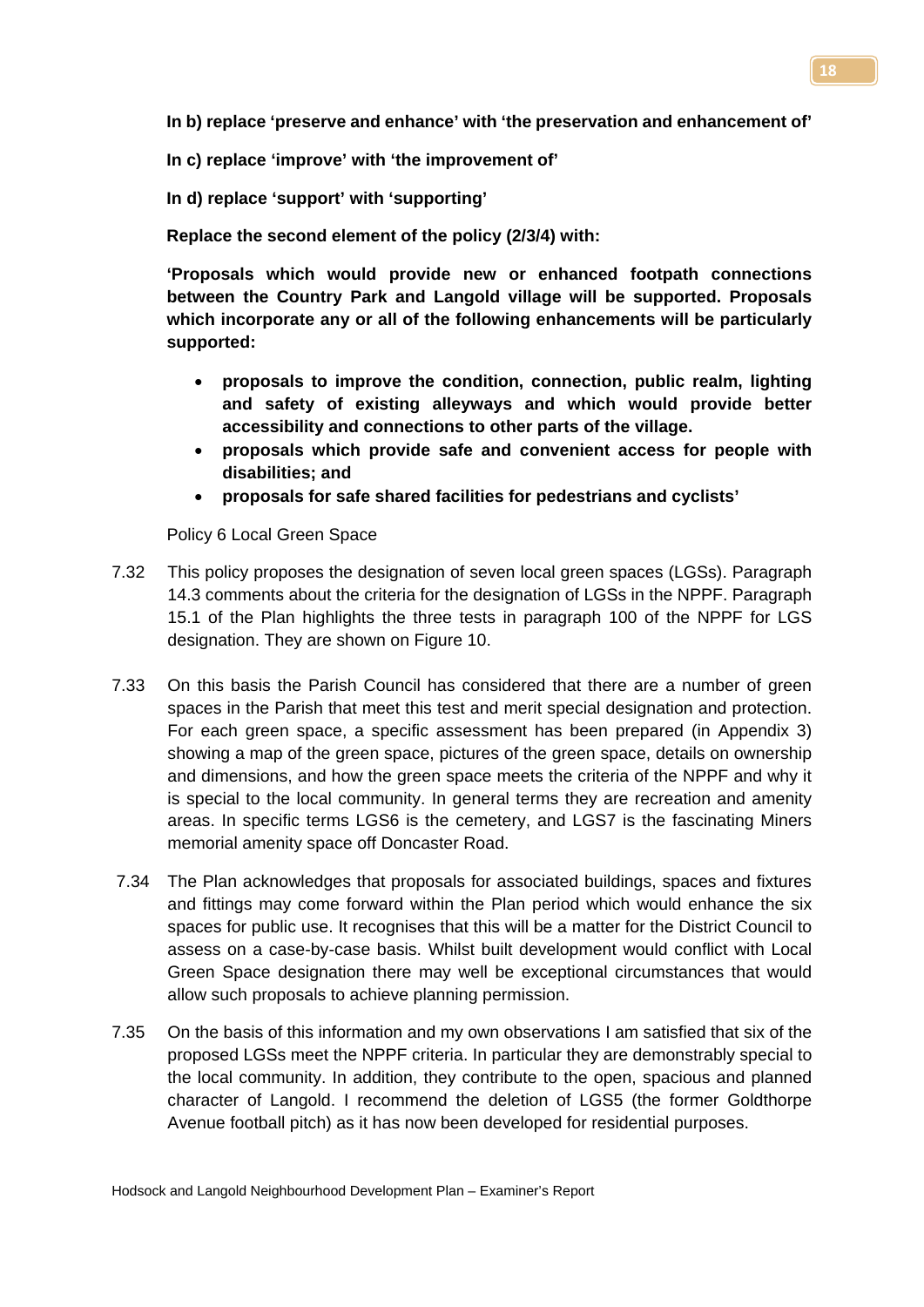- 7.36 The NPPF also requires that LGS designations should be consistent with the local planning of sustainable development and should be capable of enduring beyond the end of the Plan Period. I am satisfied that both of these important considerations are met in the submitted Plan. The proposed LGSs feature within a neighbourhood area which already has two large housing commitments as part of its contribution towards the strategic delivery of housing in the District. In addition, there is no evidence to suggest that the six LGSs are incapable of enduring beyond the end of the Plan period. Indeed, in many cases they are established elements of the local environment and are sensitively managed as green spaces by public bodies.
- 7.37 The policy correctly applies the matter-of-fact approach to the designated LGSs. However, I recommend that the final element of the policy about the development of flood resilience schemes in LGSs is deleted. This will be a matter for BDC to determine on a case-by-case basis rather than through the application of a policy approach.

## **In the first part of the policy delete LGS5 (and renumber accordingly)**

## **Delete the third part of the policy**

*Delete LGS5 from Figure 10*

Policy 7 Green Gaps

- 7.38 This policy proposes the designation of green gaps in the neighbourhood area. Two are proposed to the north of Langold (to maintain a green gap between the village and Oldcotes) and two to the south of Langold (to maintain a green gap between the village and Carlton). They are shown on Figures 11 and 12.
- 7.39 The Plan comments about the way in which Langold sits in the wider landscape in general terms, and the potential for its coalescence with settlements both to the north and to the south (outside the neighbourhood area) in particular.
- 7.40 Whilst the supporting text in Section 15 does not directly address the issue it is clear that the two proposed green gaps to the north of the village (Figure 12) have been designed to sit to the immediate north of sites 1 and 2 which have planning permission for major housing developments (as shown on Figure 7).
- 7.41 In its response to the clarification note the Parish Council commented about the way in which it had sought to develop its policy approach to follow the approach in the emerging Bassetlaw Local Plan. Policy ST34 of that Plan identifies a series of Green Gaps in the wider District. One of the proposed Gaps in that Plan is Gap GG2 (Oldcotes – Langold - Carlton in Lindrick). Details about the proposed policy approach in the emerging Local Plan are set out in the accompanying Green Gaps Study. The proposed Green Gaps in the neighbourhood area are significant elements of the proposed (and larger) Green Gap 2 in the emerging Local Plan.
- 7.42 Whilst the basic conditions require that I examine the Plan against adopted local policies (in this case the Core Strategy) Planning Practice Guidance (41-009- 20190509) comments that 'where a neighbourhood plan is brought forward before an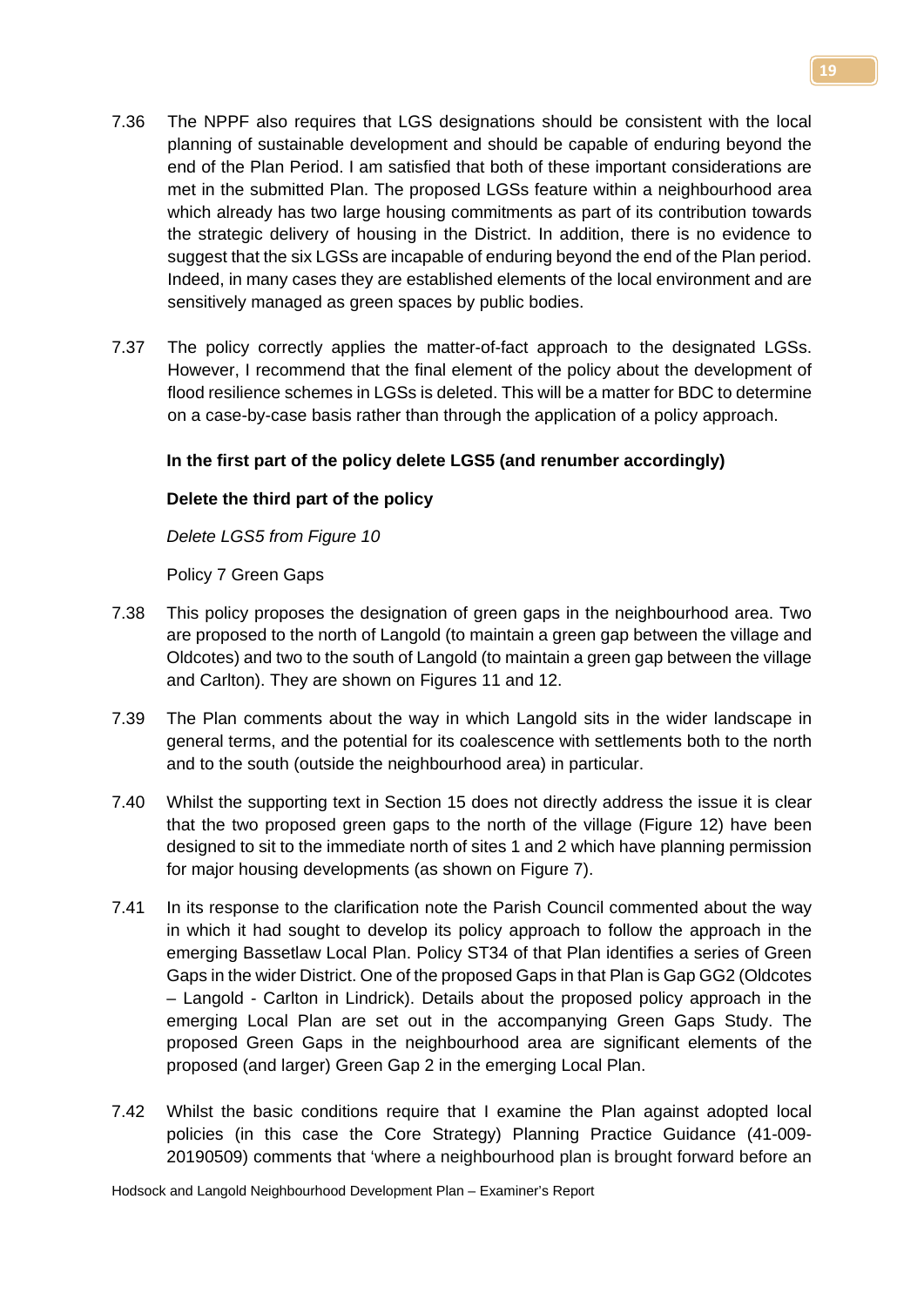up-to-date local plan is in place the qualifying body and the local planning authority should discuss and aim to agree the relationship between policies in the emerging neighbourhood plan, the emerging local plan (or spatial development strategy and the adopted development plan with appropriate regard to national policy and guidance'. In this context I have taken account of the approach towards Green Gaps against that in the emerging Local Plan.

- 7.43 I looked at the proposed Green Gaps carefully when I visited the neighbourhood area. I saw the way in which they sit within the wider landscape. In particular I saw the way in which the proposed Gaps to the north of Langold would relate to scale, nature and location of the two consented residential sites to the north of the village. I also took account of the helpful response from the Parish Council to the clarification note questions about the extent to which the proposed Gaps would have readily defined natural or man-made boundaries.
- 7.44 On the basis of all the evidence I am satisfied that the two proposed Green Gaps to the south of the village of Langold are appropriate and would serve a particular and distinctive role within the neighbourhood area. They follow natural boundaries in general, and a natural stream to the south and Langold Country Park and the built boundary of Langold to the North in particular. They also highlight the difference between the setting of Carlton to the south and Langold to the north. This is particularly highlighted by the extensive views of Hodsock Manor on rising ground from the south.
- 7.45 I am also satisfied that the element of the proposed green gaps to the north of Langold and to the west of Doncaster Road are appropriate and would serve a particular and distinctive role within the neighbourhood area. In this case they would dovetail with the extant planning permissions to the immediate north of Langold and would retain an open element of open landscape between Langold and Oldcotes.
- 7.46 The policy itself has three parts. The first designates the areas concerned as Green Gaps. The second explains the purposes of the proposed Green Gaps. The third comments that development will not be supported within a Green Gap which would conflict with the purposes of their designation.
- 7.47 Whilst I understand the approach taken it incorporates a degree of both policy and supporting text. I recommend a modification to combine the second and third parts of the policy. I also recommend that the significant element of supporting text in the submitted policy is repositioned into the existing supporting text in Section 15 of the Plan.
- 7.48 The recommended modification refers specifically to built development. This approach acknowledges that the potential use of the parcels of land for open and/or recreational uses would safeguard the wider ambitions of the policy. For clarity I also recommend a modification to the supporting text to identify that the neighbourhood plan policy only applies within the neighbourhood area.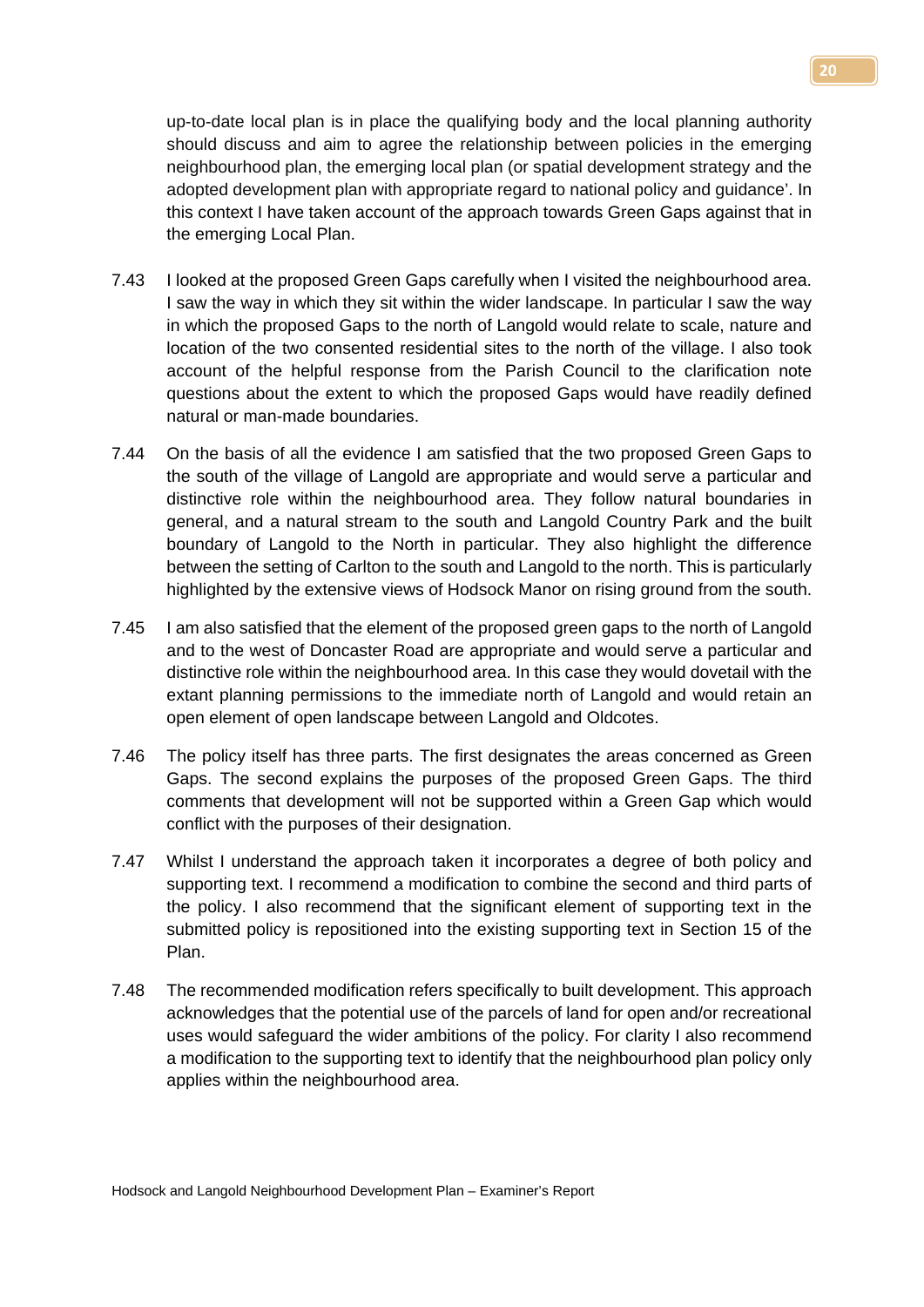**Replace the second and third parts of the policy with:**

**'Proposals for built development within the identified Green Gaps will be carefully-controlled. Development will only be supported where it would retain the separate identity and character of Langold Village and its relationship with settlements to the north and south of the neighbourhood area'**

*At the end of paragraph 15.2 add: 'The policy overlaps with the broader approach for Green Gaps in the District in the emerging Local Plan. However, for clarity Policy 7 in this Plan will apply only within the neighbourhood area'*

*At the end of paragraph 15.3 add: 'Policy 7 provides a basis for safeguarding this important aspect of the neighbourhood area. It designates a series of Green Gaps. The Green Gaps have been identified to fulfil the following roles and functions:* 

- *the prevention of the potential merging of Langold and Carlton in Lindrick and Costhorpe (to the south) and Oldcotes (to the north);*
- *preserving the settlements' separate identity and local character; and*
- *the provision of an accessible recreational resource, with both informal and formal opportunities, close to where people live*

Policy 8 Neighbourhood Centre

- 7.49 This policy comments about future development at the Doncaster Road neighbourhood shopping centre along Doncaster Road in Langold. It is a traditional local shopping centre and provides a wider range of retail, commercial and community facilities. I saw that it was well-used by the local community when I visited the parish. Its uses in December 2019 are helpfully shown on Figure 13.
- 7.50 The policy has two parts. The first comments about proposed changes of use from Class A use to other uses. The second offers support for the development of new or improved shopfronts.
- 7.51 The first part of the policy seeks to safeguard the existing retail and retail-related uses in the neighbourhood centre. The Plan comments that NPPF paragraphs 91 and 92 encourage plans to promote strong neighbourhood centres and plan positively for local shops and community facilities to enhance the sustainability of communities and residential environments. The Parish Council considers that retail provision is an asset to the village and it is important that the existing retail provision is protected and enhanced to support a growing and sustainable community.
- 7.52 Plainly this is a key matter for the well-being of the wider community. Nevertheless, as submitted the policy fails to take account of the complex range of permitted development rights both within the Class A uses (as identified in the Use Classes Order) and between different elements of the Order. To address this matter, I recommend that the policy acknowledges the various permitted development rights. I recommend that this matter is referenced in the supporting text as a context to the policy itself.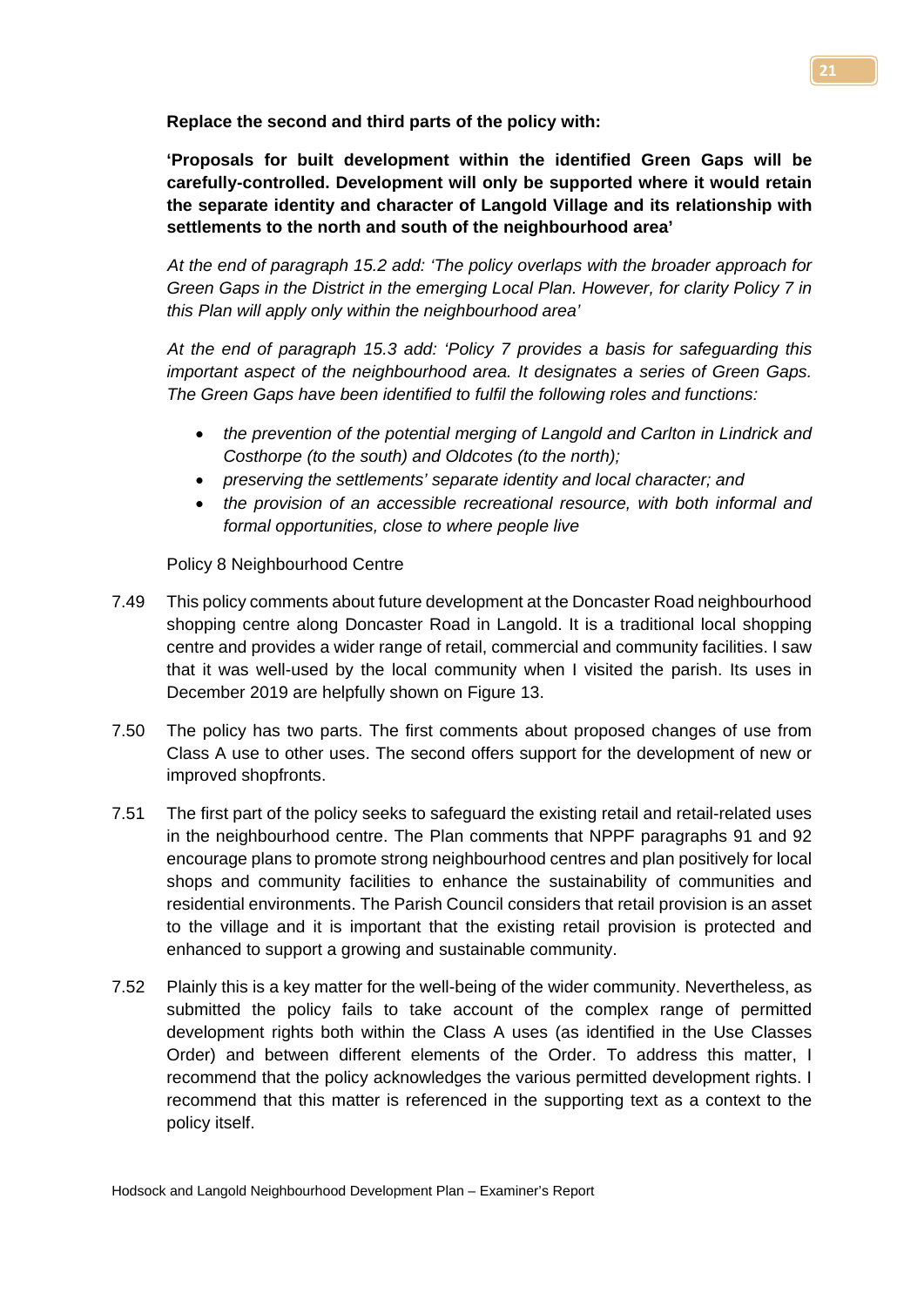- 7.53 I also recommend that the concentration of hot food takeaways is made more explicit to the separate parts of the neighbourhood centre. Whilst it appears as a single centre it comfortably breaks down into defined sections.
- 7.54 The second part of the policy is generally appropriate. Nevertheless, I recommend that it is reconfigured so that it supports shopfronts which reflect the character and appearance of the host building. Otherwise the submitted policy would have the unintended effect of supporting poorly-designed shopfronts.

**At the beginning of the first part of the policy add: 'Insofar as planning permission is required'**

**In the first part of the policy replace 'ad' with 'and'**

**In a) replace 'one' with 'any one section of the' and delete 'or in close proximity to each other'**

**In b) replace 'detrimental' with 'unacceptable'**

**Replace the second part of the policy with:**

**'Proposals for new or improved shopfronts within the neighbourhood centre will be supported which respect and complement the character and appearance of the host building'**

*At the end of paragraph 16.5 add: 'Policy 8 takes account of the complex range of permitted development rights both within the Class A uses (as identified in the Use Classes Order) and between different elements of the Order'*

Policy 9 Employment Development

- 7.55 This policy offers support to small scale employment development within the development boundary of Langold subject to a series of criteria. In general terms the criteria are both appropriate and distinctive to the parish.
- 7.56 The second criterion is that the development should not be larger than 0.5 hectares in size. In its response to the clarification note the Parish Council suggested that this figure could be increased to 1 hectare. However, given the way in which the settlement boundary has been drawn around Langold I have concluded that any such prescriptive approach is unnecessary. I recommend that the criterion is modified so that it becomes more general, and related to the specific circumstances of any potential site and its immediate surroundings.
- 7.57 I also recommend the deletion of the word 'only' from the policy. It gives the policy a negative rather than a positive approach. This is particularly important given the wider regeneration initiatives which are taking place in both the District and the parish. In any event 'only' is unnecessary within the context of a criteria-based policy.

# **Delete 'only'**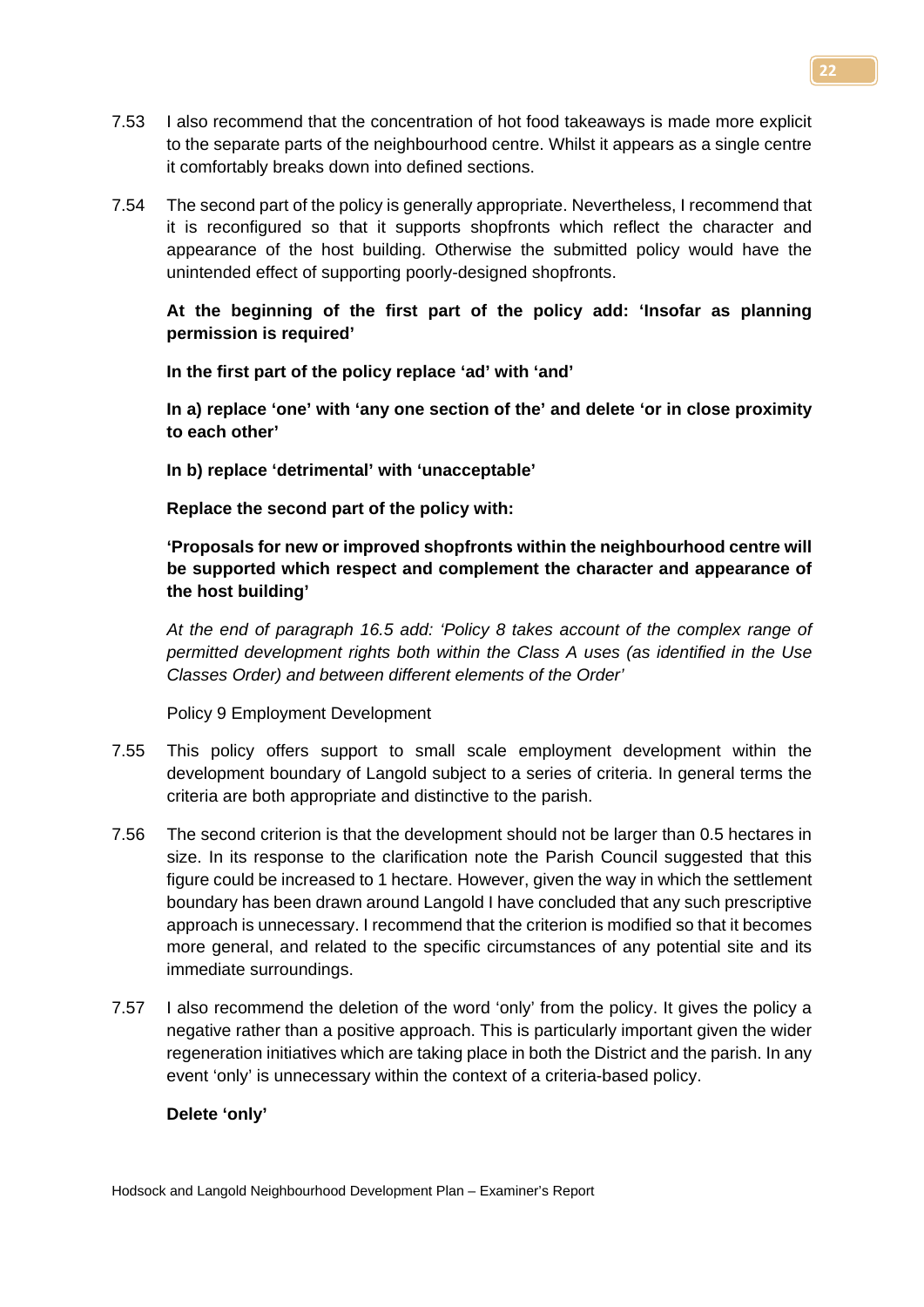# **Replace b) with 'the development is small in scale and relates well to its immediate surroundings'**

Policy 10 Economic development outside the development boundary

- 7.58 This policy continues the approach taken in the previous policy. In this case it addresses proposals for economic development outside the identified settlement boundary of Langold.
- 7.59 It has two related parts. The first supports new economic development subject to a series of criteria. The second comments about the siting and design requirements for proposed new buildings. In general terms I am satisfied that the approach taken meets the basic conditions. In particular it has regard to the supporting context for such development in Section 6 of the NPPF.
- 7.60 In the first part of the policy I recommend that the schedule of proposed uses is removed from the policy and relocated into the supporting text. As submitted the policy would exclude uses other than those in the schedule. I also recommend detailed modifications to the second part of the policy. Otherwise it meets the basic conditions.

**In the first part of the policy replace 'All proposals' with 'Proposals'**

**In the first part of the policy delete 'for permanent…. or enterprises'**

**In the second part of the policy replace 'be broken up using' with 'be designed so that their different components use'**

*At the end of paragraph 17.2 add: 'Policy 10 seeks to complement this approach. Proposals for permanent or temporary holiday overnight accommodation, tourist attractions, static caravans, equine facilities, or businesses relating to rural activities or enterprises will be particularly supported where they meet the criteria in the policy'*

Policy 11 Historic Environment

- 7.61 This policy celebrates the historic environment of the parish. As the Plan comments the historic environment is important for its own sake. It is also central to the character and identity of the parish. It is a source of immense local pride, as well as being a valuable educational and economic resource. The historic environment should also act as a stimulus and inspiration to place-making in all parts of the parish so that it can reinforce local identity and play a part in increasing the appeal of the area as a place to live, work and visit. Appendix 2 of the Plan documents its non-designated assets.
- 7.62 The policy has three related parts. The first provides general policy advice. The second makes a connection with national policy. The second and third parts provide detailed commentary on the details to be included in any heritage impact assessments.
- 7.63 I recommend that the reference to national policy is deleted. There is no need for a neighbourhood plan to make this connection. I also recommend that the third part of the policy is deleted and repositioned into the supporting text. This reflects that it is procedural advice rather than policy. I also recommend that on the heritage impact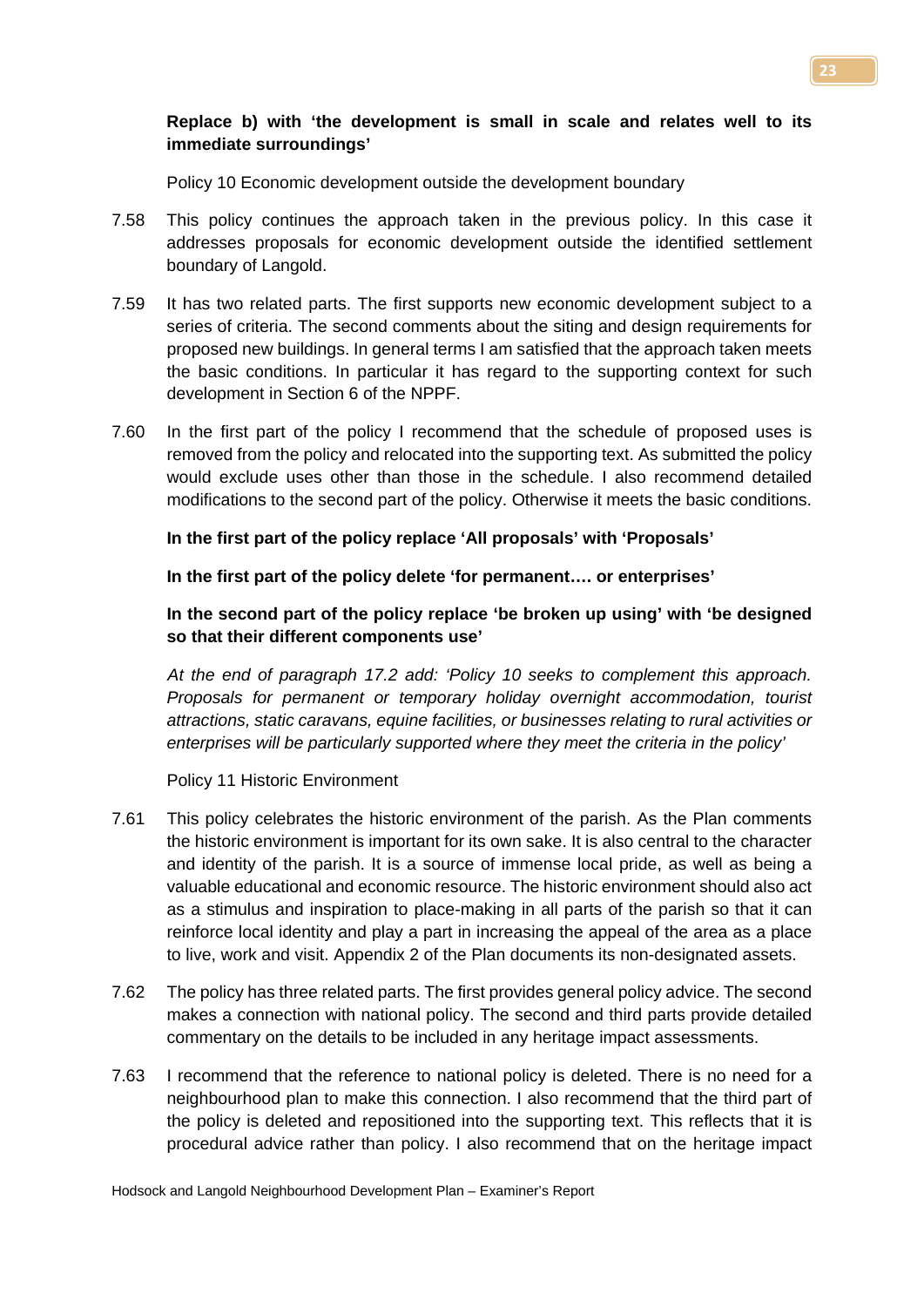assessment matter the Plan should include a reference to the relevant BDC policy note.

**In the first section of the second part of the policy replace 'Proposals should…. guidance and' with 'Development proposals which would directly affect a heritage asset or its setting should be accompanied with a Heritage Impact Assessment'**

## **In the two Justification sections replace 'will' with should'**

## **Delete Section 3 of the policy.**

*At the end of paragraph 18.5 add:*

*'Policy 11 provides a context for this important matter. Where applicants are preparing any required heritage impact assessment, they should refer to the BDC Guide to Heritage Impact Assessments (2011/updated 2013). Heritage statements should consider the setting of heritage assets. In considering the effect a development proposal may have on the setting of a heritage asset, the District Council will assess the contribution the setting makes to the overall significance of the asset and how the proposal may impact on the asset'*

Other Matters - General

7.64 This report has recommended a series of modifications both to the policies and to the supporting text in the submitted Plan. Where consequential changes to the text are required directly as a result of my recommended modification to the policy concerned, I have highlighted them in this report. However other changes to the general text may be required elsewhere in the Plan as a result of the recommended modifications to the policies. It will be appropriate for BDC and the Parish Council to have the flexibility to make any necessary consequential changes to the general text. This flexibility applies to any changes in policy numbering which the Parish Council may wish to make to take account of the recommended modifications elsewhere in this report. I recommend accordingly.

*Modification of general text (where necessary) to achieve consistency with the modified policies.*

Other Matters – Specific

- 7.65 Neighbourhood plans are required both to identify the neighbourhood area and to define the Plan period in a clear and transparent fashion. As submitted the Plan needs a degree of refinement to ensure that the second of these important matters is addressed satisfactorily.
- 7.66 The Plan is otherwise clear that it intends to correspond with the Plan period for the emerging Local Plan (2037). It is addressed on the front cover. For clarity I recommend that the Plan period is made explicit in Section 1.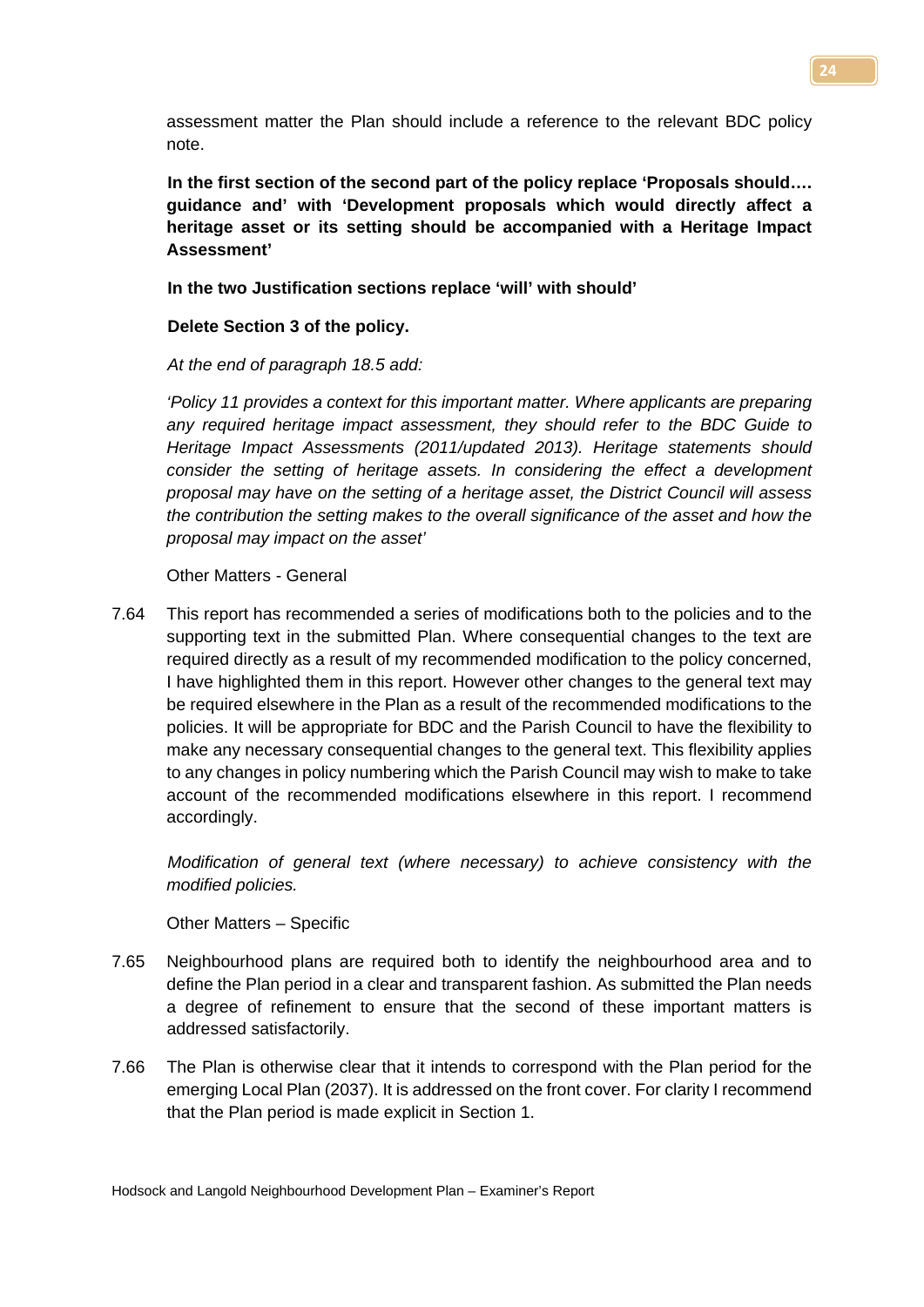some point within the Plan period.

neighbourhood plan. It also recognises that a review of the Plan may be required at

7.67 Section 19 of the Plan properly comments about the need for monitoring of any 'made'

Implementation and Review

*At the end of paragraph 1.2 add: 'The Plan period is 2020 to 2037. It has been designed to correspond with the Plan period for the emerging Bassetlaw Local Plan'*

- 7.68 The submitted Plan has been prepared within the context of a development plan context that pre-dates the introduction of the NPPF. BDC is now working towards the preparation of a new Local Plan. It is anticipated that the emerging Local Plan will be adopted in 2021. This process will be an important milestone in the development of planning policy in the District.
- 7.69 In these circumstances I recommend that the submitted neighbourhood plan includes more specific commentary about the potential impact of the adoption of the emerging local plan. Plainly the Parish Council will need to consider the potential impact at that time and reach its own view on the need or otherwise for a review of any made neighbourhood plan. I recommend that this is achieved by the replacement of paragraph 19.8. As submitted, it suggests a review of any made neighbourhood plan within five years of the eventual adoption of the emerging Local Plan. In practical terms that may be too late to address any issues which may arise.
- 7.70 I also recommend that this part of the Plan addresses the potential where development does not proceed as planned on the broader package of housing sites with extant planning permission.

*At the end of paragraph 19.2 add: 'In particular the Parish Council will consider a review of the Plan if the broader package of housing sites identified in the Plan does not come forward'*

*Replace paragraph 19.8 with: 'The adoption of the Bassetlaw Local Plan 2037 will be a key milestone in this process. In this context the Parish Council will consider the need for a review of the neighbourhood plan at that point. This task will be undertaken based on an assessment of developments that have taken place in general, and the delivery of the identified housing sites in particular'*